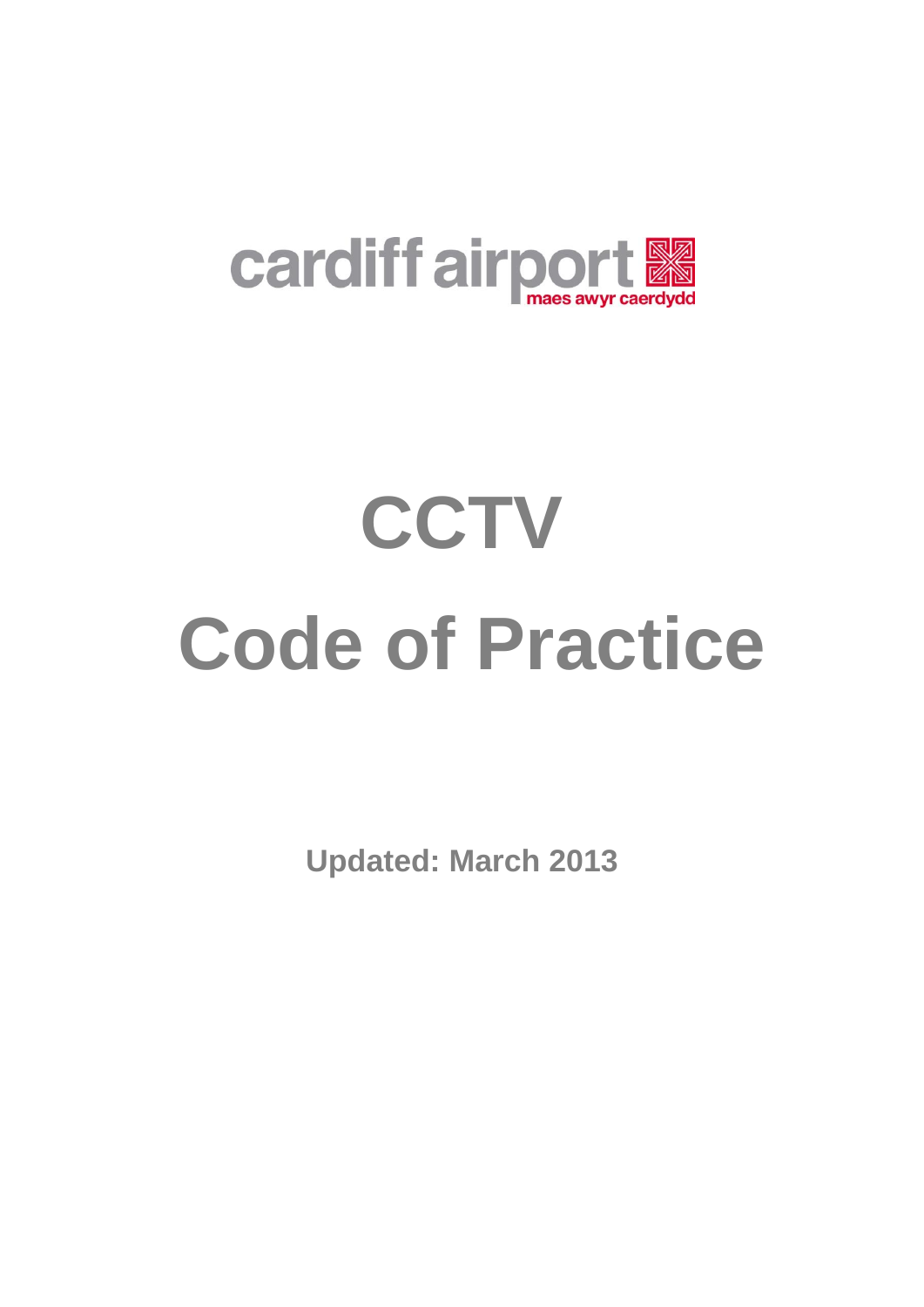

#### **1 Introduction and Objectives**

#### **1.1 Introduction**

A CCTV (Closed Circuit Television) system has been installed in Cardiff Airport Limited (hereafter referred to as the 'Airport') by Joint Airport, Police and UK Border Force (UKBF) funding. Cardiff Airport's CCTV system comprises approximately 116 cameras. , including fixed/static and pan tilt and zoom (PTZ), providing coverage of the internal (terminal, including baggage make-up areas,) and external (the apron, arriving baggage carousel areas, south side fire section and all Critical Part locations, service/delivery yards, and drop off zones) areas of the airport.

Some cameras are used by Apron Control and Air Traffic Control (ATC) to assist in the efficient management and control of aircraft, apron services, stand allocation, etc. Data recorded from these cameras will, however, be processed in accordance with this Code of Practice.

CCTV images are presented at monitors in the Security Operations Control Room and are recorded digitally. Images are recorded at (minimum) one frame per second throughout the whole 24 hour period.

The CCTV system is linked to South Wales Police/ Wectu and UKBF who maintain secondary monitoring facilities at their CCTV Control Room at Cardiff Airport but do not record images themselves, although they may obtain recordings from the Airport

For the purposes of this document, the 'owner' of the system is Cardiff International Airport Ltd.

For the purposes of the Data Protection Act 1998, the Data Controller is Cardiff International Airport LTD.

Details of key personnel, their responsibilities and contact points are shown at Appendix A.

#### **1.2 Objectives of the System**

**1.2.1** The Information Commissioner has been notified of the purpose for which the Airport operates CCTV. These are:

#### Operational Purposes:

Traffic flow and management. Left or abandoned vehicles. Air Traffic movement on the ramp, taxiways etc. Vehicular / other equipment movement on the ramp, taxiways etc. Passenger flow. Quality standards management. Queue management. Airport and Government regulatory compliance and monitoring.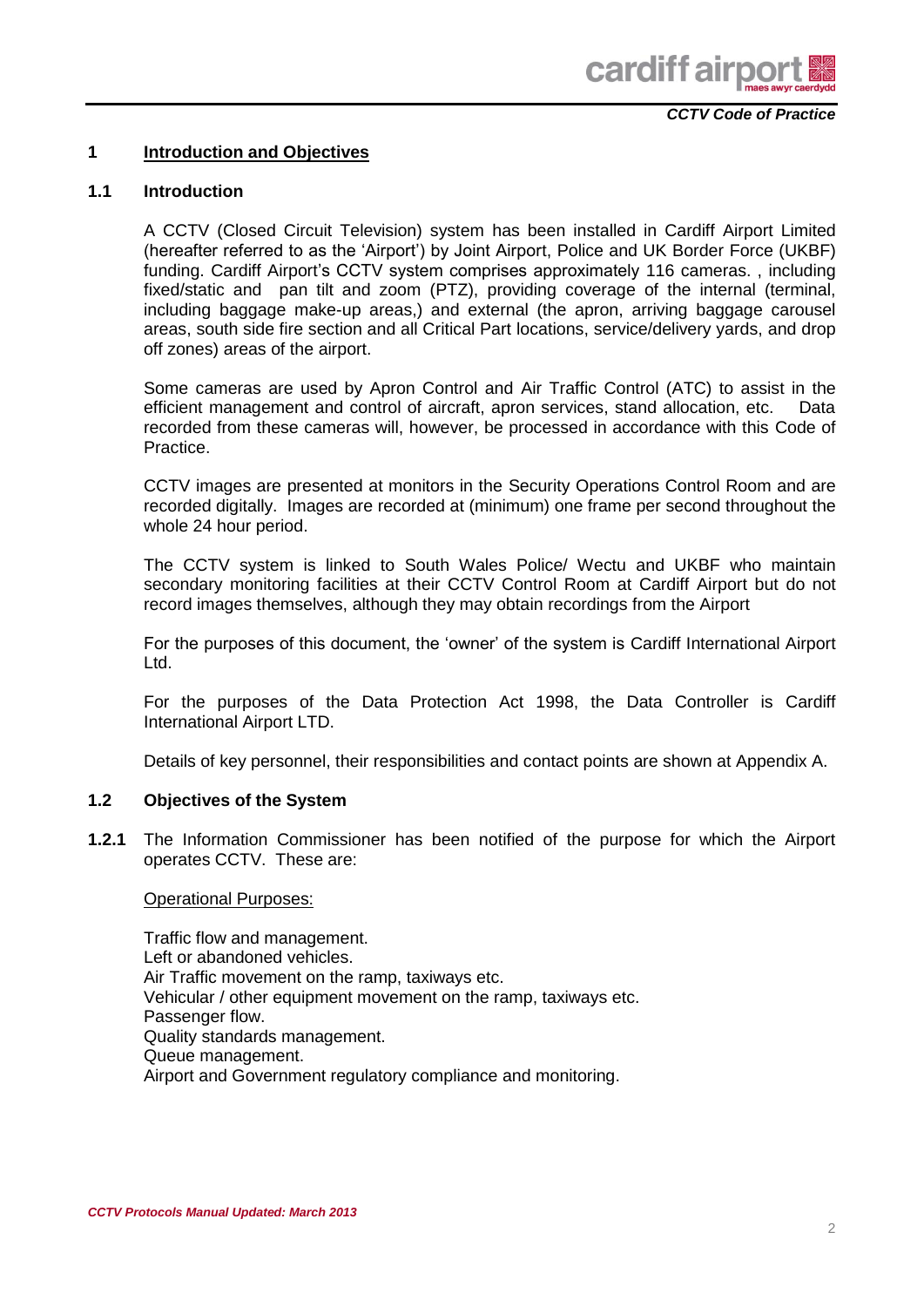

#### Safety Purposes:

Public safety. Employee safety. Protection of staff and passengers from assault. To protect staff (eg. Security staff) from allegations of assault or improper behaviour.

#### Security Purposes:

Passenger movement. Enforcement of Department for Transport and Home Office security regulations. Vehicular / equipment movement. Left luggage.

#### Law Enforcement Purposes:

Border / Government agency enforcement. Prevention of crime. Detection of crime. Apprehension and prosecution of offenders. Evidential / court proceedings.

**1.22** Within this broad outline, the Managing Director Cardiff Airport LTD, in partnership with South Wales Police, UK Border Force, ICTS has drawn up and published these specific key objectives based on local concerns; they will be reviewed periodically.

#### **1.3 Procedural Manual**

A separate Procedural Manual, providing instructions on the operation of the system, supplements this Code of Practice. To ensure the purposes and principles of the CCTV system are realised (see Section 2), the Procedural Manual is based on the contents of the Code of Practice.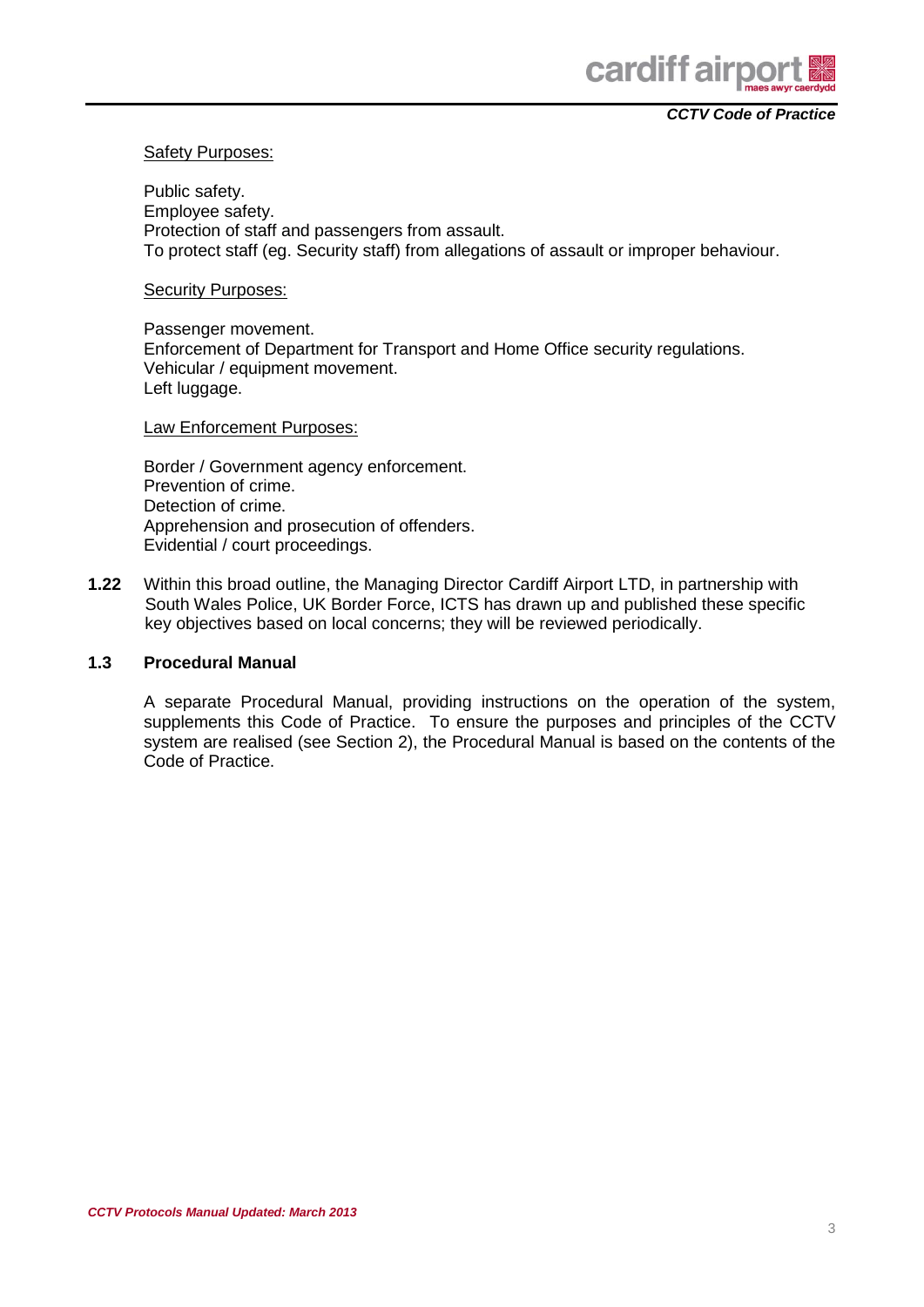#### **2. Statement of Purpose and Principles**

#### 2.1 **Purpose**

The purpose of this document is to state the intention of the owners and managers, on behalf of the partnership as a whole and as far as is reasonably practicable, to support the objectives of the Cardiff Airport CCTV system, and to outline how it is intended to do so.

#### 2.2 **General Principles**

- 2.2.1 The CCTV system will be operated fairly, within the law, and only for the purpose for which it was established or which are subsequently agreed in accordance with this Code of Practice.
- 2.2.2 The CCTV system will be operated with due regard to the rights of the individual, relevant legislation and airport policies and procedures. Particular attention will be paid to the intent of current legislation, e.g. the Data Protection Act, Human Rights Act, Regulation of Investigatory Powers Act, Police and Criminal Evidence Act.
- 2.2.3 The public interest in the operation of the CCTV system will be recognised by ensuring the security and integrity of operational procedures.
- 2.2.4 Throughout this Code of Practice it is intended, as far as reasonably possible, to balance the objectives of the CCTV system with the need to safeguard the individual's rights. Every effort has been made throughout the code of Practice to indicate that a formal structure has been put in place, including a complaints procedure, by which it can be identified that the CCTV system is not only accountable but is also seen to be accountable.
- 2.2.5 Participation in the system by an organisation, individual or authority, assumes an agreement by all such parties to comply fully with and be accountable under the Code of Practice.

#### **2.3 Copyright**

Copyright and ownership of all material recorded by virtue of the CCTV system will remain with Cardiff International Airport LTD

#### **2.4 Cameras and Area Coverage**

- 2.4.1 The areas covered by CCTV to which this Code of Practice refers comprise the public and private areas, both internal and external, within the responsibility of Cardiff Airport LTD the use of the CCTV system and the data produced by virtue of its use, will always accord with the objectives of the CCTV system.
- 2.4.2 Some of the cameras offer pan tilt and zoom (PTZ) capability; the others are fixed/static cameras. All cameras provide colour images; some automatically switch to mono-chrome in low light conditions.
- 2.4.3 None of the cameras forming part of the system will be installed in a covert manner.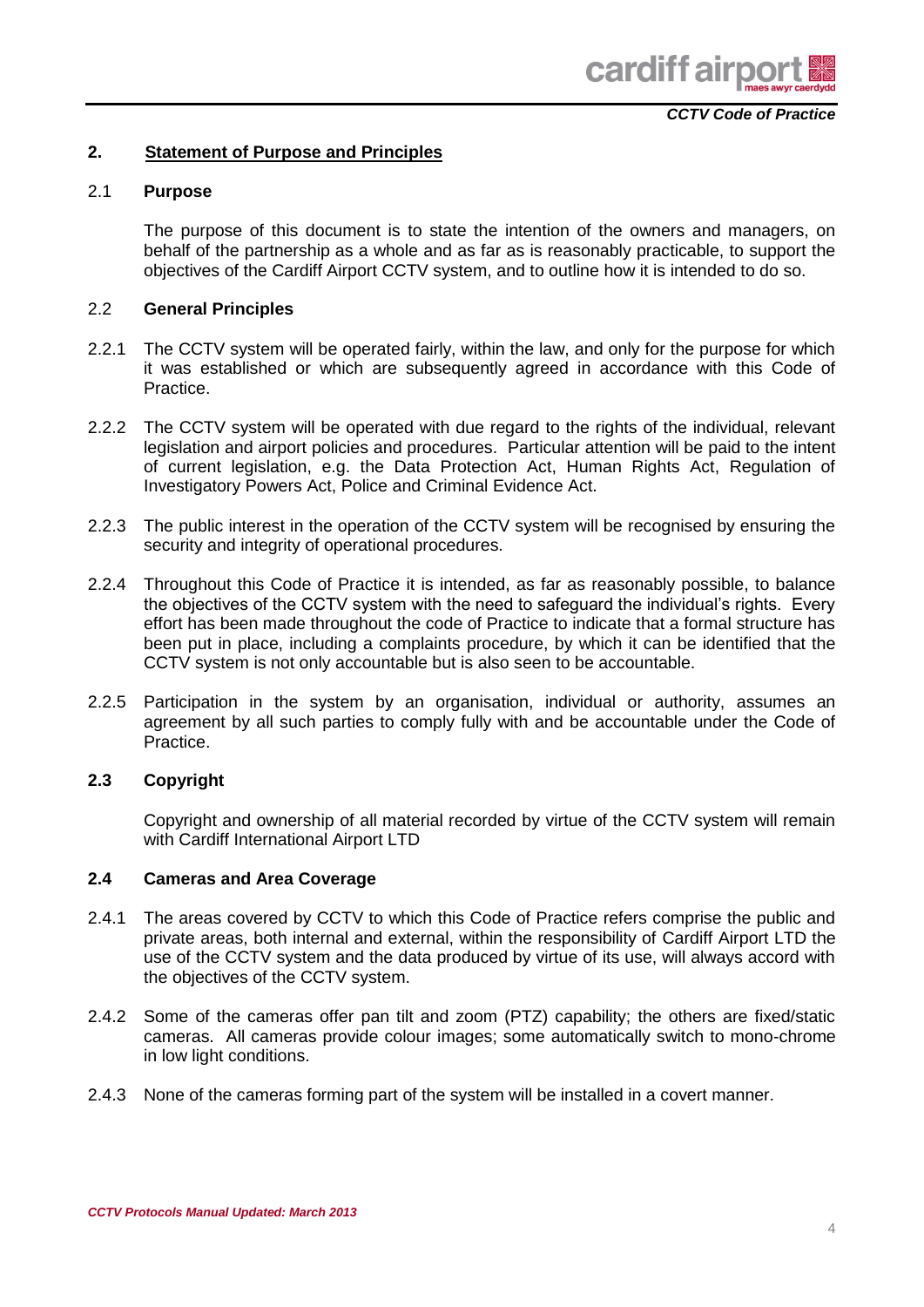#### **2.5 Monitoring and Recording Facilities**

- 2.5.1 The CCTV system is monitored on a 24 hour basis by security staff in the Security Operations Control Room. The CCTV equipment has the capability of recording all cameras simultaneously throughout every 24 hour period. Recording rates are generally at 1 frame per second; however, as more sophisticated recording equipment is installed, higher frame rates may be achieved.
- 2.5.2 Secondary monitoring equipment will be located at UKBF Control Offices, WECTU, HSSO. No equipment, other than that housed in the Control Room Equipment Room, shall be capable of recording images from any of the cameras.
- 2.5.3 The replaying and/or copying of any recorded data will be in accordance with this Code of Practice.

#### **2.6 Unauthorised Access**

2.6.1 Unauthorised persons will not have access to the Control Room or Equipment Room without an authorised member of staff being present.

#### **2.7 Processing and Handling of Recorded Material**

2.7.1 All recorded material will be processed and handled strictly in accordance with this Code of Practice and the Procedural Manual.

#### **2.8 Changes to the Code of Practice and Procedural Manual**

- 2.8.1 Any major changes to the code of Practice and/or the Procedural Manual (such as will have a significant impact on the Code of Practice or the operation of the system) will take place only after consultation with, and upon the agreement of all organisations with a participatory role in the operation of the system.
- 2.8.2 A minor change (such as may be required for clarification and will not have a significant impact on the Code of Practice or the operation of the system) may be agreed between the manager and the owners of the system.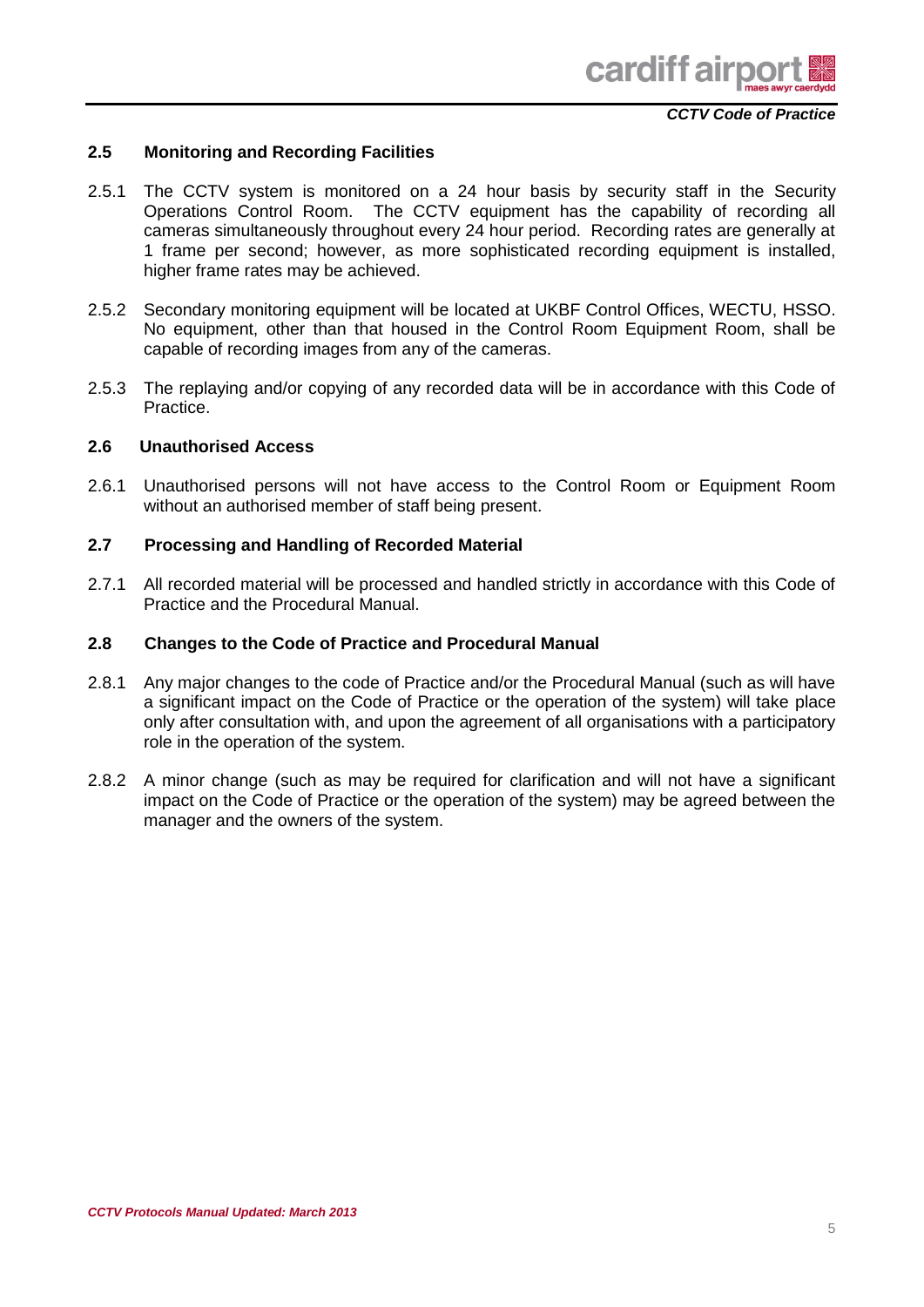#### **3**. **Privacy and Data Protection**

#### **3.1 Public Concern**

3.1.1 Although the majority of the public may have become accustomed to 'being watched', those who do express concern do so mainly over matters pertaining to the processing of the information/data, i.e. what happens to recorded material.

**N.B. – 'Processing'** means **obtaining, recording or holding** the information/data or **carrying out any operation or set of operations** on the information/data, including:

- i. Organisation, adaptation or alteration of the information/data.
- ii. Retrieval, consultation or use of the information/data.
- iii. Disclosure of the information/data by transmission, dissemination or otherwise making available.

OR

- iv. Alignment, combination, blocking, erasure or destruction of the information/data.
- 3.1.2 All personal data obtained by virtue of the CCTV system shall be processed fairly and lawfully and, in particular, shall only be processed in the exercise of achieving the stated objectives of the system. In processing personal data there will be a total respect for everyone's right to privacy and family life and their home.
- 3.1.3 Where applicable, cameras will not compromise the privacy of private/residential properties. Where possible, data processing from these cameras will be inhibited, either mechanically or by 'software blanking' to ensure that no data can be obtained from private/residential properties.

#### **3.2 Data Protection Legislation**

- 3.2.1 Operation of the CCTV system has been notified to the Office of the Information Commissioner in accordance with the Data Protection Act 1998, Chapter 29 Part III.
- 3.2.2 All data will be processed in accordance with the principles of the Data Protection Act which, in summarised form, includes, but is not limited to:
	- i. All personal data will be obtained and processed fairly and lawfully.
	- ii. Personal data will be held only for the purposes specified.
	- iii. Personal data will be used only for the purposes, and disclosed only to the people specified in this Code of Practice.
	- iv. Only personal data will be held which are adequate, relevant and not excessive in relation to the purposes for which the data are held.
	- v. Steps will be taken to ensure that personal data are accurate and, where necessary, kept up-to-date.
	- vi. Personal data will be held for no longer than is necessary.
	- vii. Individuals will be allowed access to information/data held about them and, where appropriate, permitted to correct or erase it.
	- viii. Procedures will be implemented to put in place security measures to prevent unauthorised or accidental access to, alteration, disclosure or loss and destruction of information/data.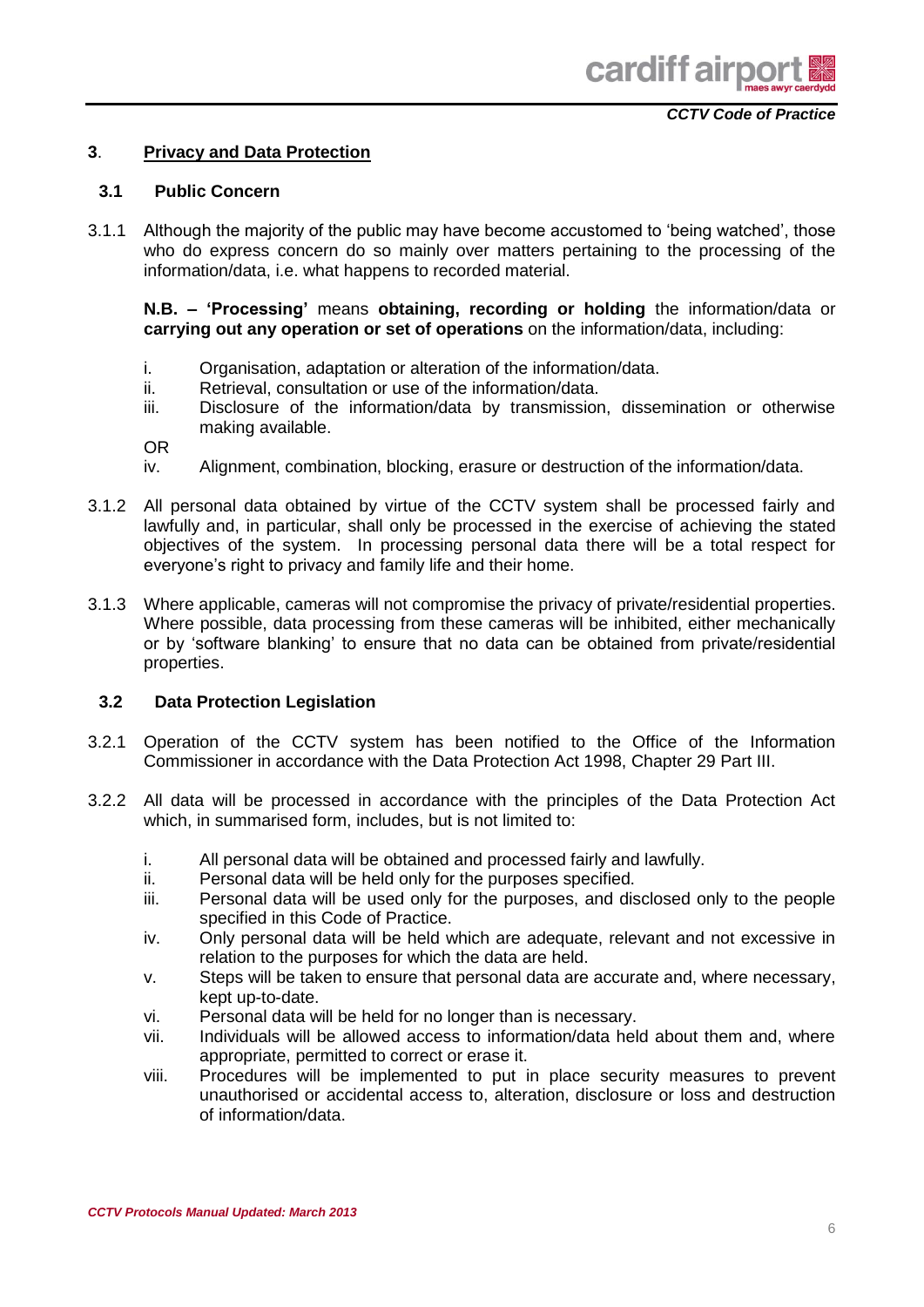#### **3.3 Requests for Information (Subject Access)**

3.3.1 Any request from an individual for the disclosure of personal data that he/she believes is recorded by the CCTV system will be directed to the Data Controller. Appendix E - How to Apply for Access to Information Held on the CCTV System contains guidance and an application form.

**N.B. Completed application forms will only be accepted from a solicitor when accompanied by a covering letter. It is the solicitor's responsibility to conduct and document, by means of the application form, the individual's identity check. The individual is responsible for any costs associated with instructing a solicitor.**

3.3.2 The principles of the Data Protection Act, Chapter 29, Sections 7 & 8 (Rights of Data Subjects and Others) shall be followed in respect of every request; those Sections are reproduced at Appendix B.

#### **3.4 Exemptions to the Provision of Information**

- 3.4.1 In considering a request made under the provisions of the Data Protection Act, Chapter 29 Section 7, reference may also be made to Section 29(1) which includes, but is not limited to, the following statement:
	- i. Personal data processed for any of the following purposes;<br>ii. the prevention or detection of crime:
	- the prevention or detection of crime:
	- iii the apprehension or prosecution of offenders;

are exempt from the subject access provisions in any case to the extent to which the applicant of those provisions to the data would be likely to prejudice any of the matters mentioned in this subsection.

#### **N.B. Every application will be assessed on its own merits and general 'blanket exemptions' will not be applied.**

#### **3.5 Criminal Procedures and Investigations Act, 1996**

The Criminal Procedures and Investigations Act 1996 came in to force in April 1997 and introduced a statutory framework for the disclosure to defendants of material which the prosecution would not intend to use in the presentation of its own case (known as unused material). Disclosure of unused material under the provisions of this Act should not be confused with the obligations placed on the Data Controller by Section 7 of the Data Protection Act 1998 (known as subject access).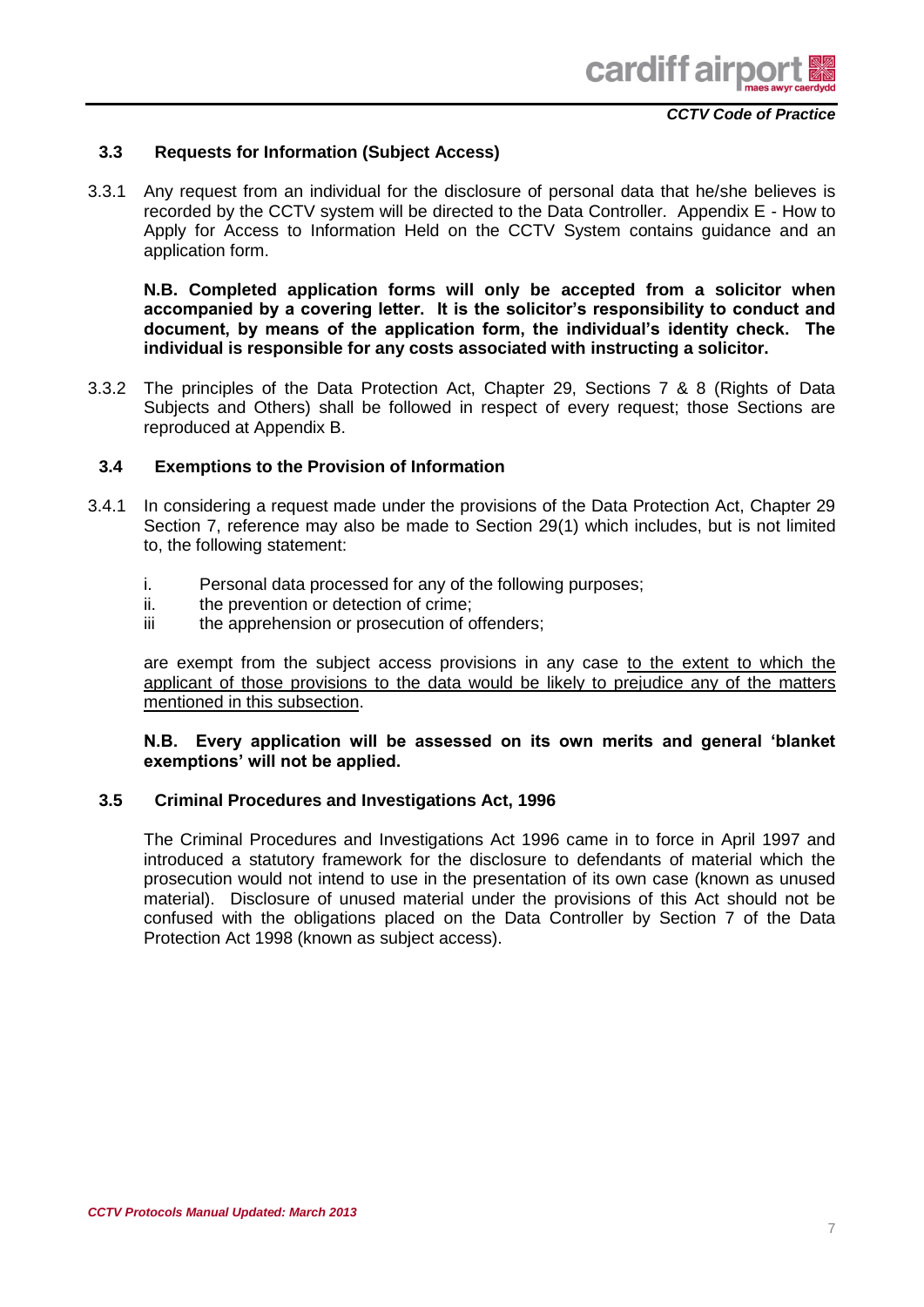

#### **4. Accountability and Public Information**

#### **4.1 The Public**

- 4.1.1 For reasons of security and confidentiality, access to the Control Room and Equipment Room is restricted in accordance with this Code of Practice. However, in the interests of openness and accountability, anyone wishing to visit the Control Room and/or Equipment Room may be permitted to do so, subject to the approval of, and after making prior arrangements with the Head of Terminal Services Officer or the Contract Security Manager (ICTS).
- 4.1.2 Cameras will not be used to look in to private residential properties. 'Privacy zones' and camera end-stops are programmed into the system in order to prevent the interior of any private residential property within range of the system being surveyed by the cameras.
- 4.1.3 A member of the public wishing to register a complaint with regard to any aspect of the CCTV system may do so by contacting the HTSO.
- 4.1.4 All CCTV staff are contractually subject to regulations governing confidentiality and discipline. An individual who suffers damage or distress by reason of any contravention of this Code of Practice may be entitled to compensation.

#### **4.2 System Owner**

- 4.2.1 The system owner is Cardiff International Airport LTD, South Wales Police and UKBF.
- 4.2.2 The Head of Terminal Services & Security Officer, named at Appendix A, being the nominated representative of the System Owner, will have unrestricted personal access to the Control Room and Equipment Room and will be responsible for receiving regular reports from the System Manager and Security Contract Manager (ICTS).
- 4.2.3 Formal consultation will take place between the owner and the managers of the system with regard to all aspects, including this Code of Practice and the Procedural Manual.

#### **4.3 System Owners Representative**

4.3.1 The System Owners Representative will ensure that every complaint is acknowledged in writing within 5 working days. The acknowledgement will include advice to the complainant on the enquiry procedure to be undertaken. A formal report will be forwarded to the nominee of the system owner, named at Appendix A, giving details of all complaints and the outcome of enquiries.

#### **4.4 System Manager**

- 4.4.1 The nominated system manager, named at Appendix A, will have day-to-day responsibility for the system as a whole.
- 4.4.2 The CCTV system will be subject to audit by the Operations Department at Cardiff Airport and the CCTV User Group, or a nominated deputy whose organisational level is at least equal to that of the System Manager, but who is not the System Manager.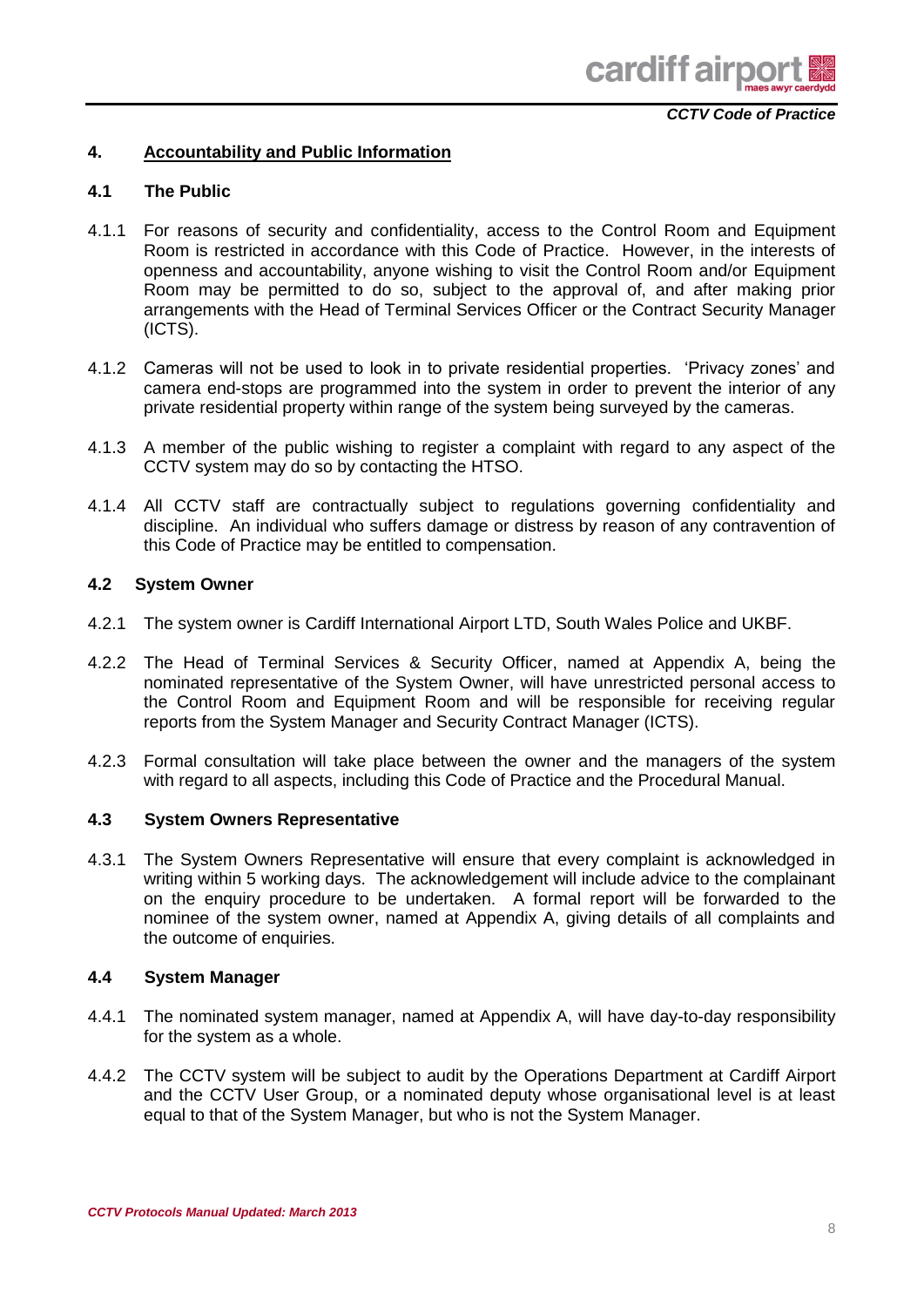#### **4.5 Public Information**

#### 4.5.1 Code of Practice:

A copy of the Code of Practice shall be published on the airport's web-site, and a copy will be made available to anyone on request. Additional copies will be lodged with UKBF, WECTU, Security Contract Manager and Airport Police offices.

4.5.2 Signs:

Signs are located at designated points throughout the Airport.

Signs should be placed so that the Public, Airport Staff and Contractors etc, where appropriate, are aware that they are entering a zone, which is covered by CCTV Surveillance Equipment.

The signs should be clearly visible and legible to members of the public.

The size of the signs will vary according to circumstances e.g:

- (a) A sign on the entrance door to a building may only need to be A3 size because the sign is at eye level of those entering the premises whereas,
- (b) Signs at the entrances to car parks alerting drivers to the fact that the car park is covered by such equipment will usually need to be large e.g. A1 size as they are likely to be viewed from a distance. (should CCTV be in operation)

The signs should contain the following information:

- (a) Cardiff Airport Limited operates a CCTV system,
- (b) The purpose of the CCTV system.
- (c) Contact details (telephone number).

An image of a camera should be placed on signs. This is intended to assist individuals who perhaps have learning difficulties etc and to help ensure the lawfulness of CCTV processing of information and images.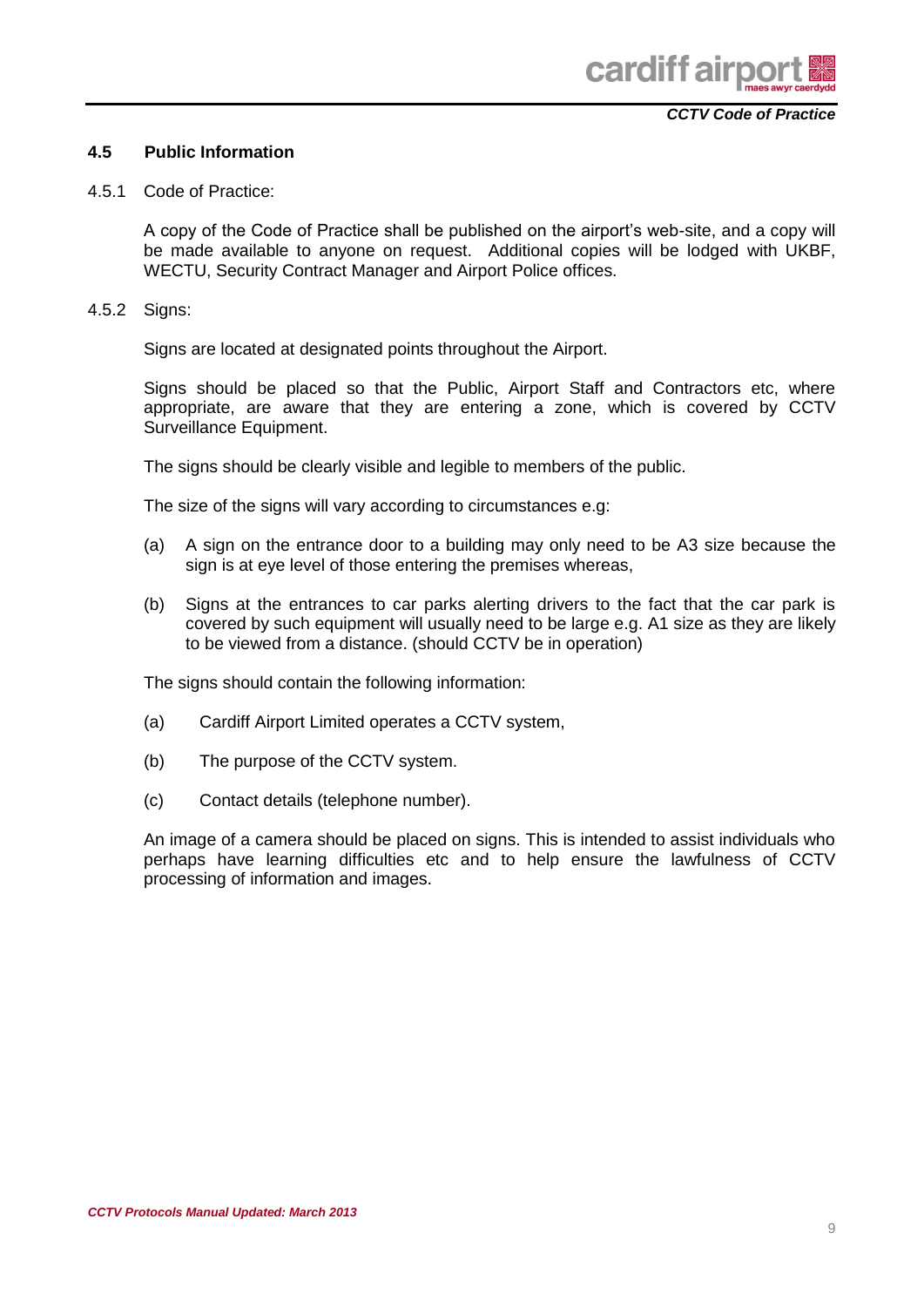#### **5. Assessment of the System and Code of Practice**

#### **5.1 Evaluation**

- 5.1.1 Periodically, the system will be independently evaluated to establish whether the purposes of the system are being complied with and the objectives are being achieved. The evaluation will incorporate, but will not be limited to, such things as:
	- a. An assessment of the impact on local crime.
	- b. An assessment of the impact on airport business ie Security of airport premises, safety of the public, staff and contractors.
	- c. An assessment of adjacent areas without CCTV (displacement).
	- d. The views and opinions of the public.
	- e. The operation of the Code of Practice.
	- f. Whether the purposes for which the system is established are still relevant.
	- g. Cost effectiveness and value for money.
- 5.1.2 The results of the evaluation will be published and, when appropriate, will determine amendments and improvements to the future function, management and operation of the system.
- 5.1.3 It is intended that evaluations should take place at least every 2 years.

#### **5.2 Monitoring**

The Security Contracts Manager will accept day-to-day responsibility for the monitoring, operation and evaluation of the system and the implementation of the Code of Practice.

#### **5.3 Audit**

The Operations department audit team of Cardiff Airport, or nominated deputy who is not the System Manager, will be responsible for regular audits of the operation of the system and compliance with the Code of Practice. Audits, which may be in the form of irregular spot-check(s), will include examination of the Control Room, the CCTV recording equipment, the content of recorded material, integrity of log books and documents, etc.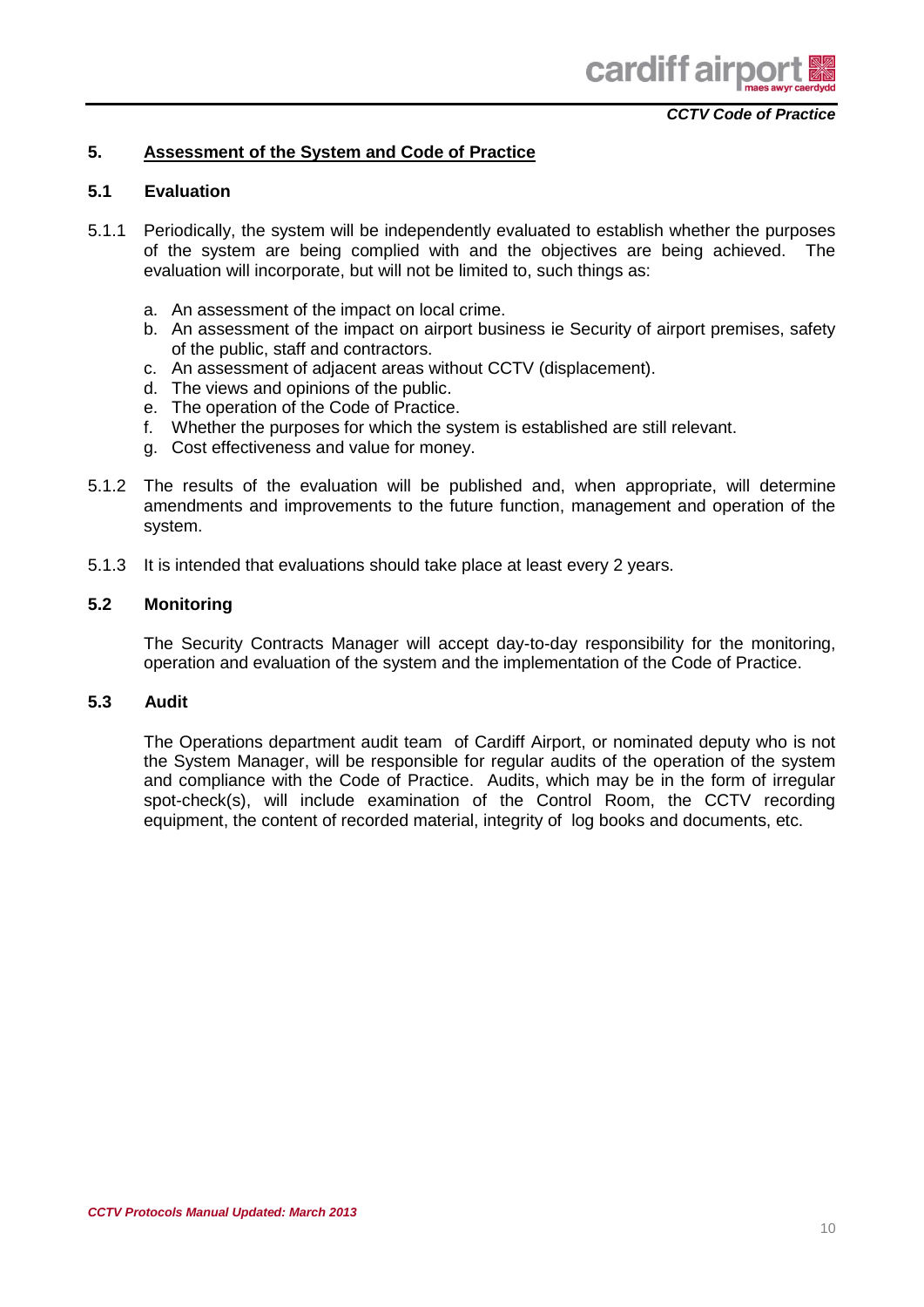

cardiff air

#### **6. Human Resources**

#### **6.1 Staffing of the Control Room**

- 6.1.1 The Control Room will be staffed on a 24 hour basis. Equipment associated with the system will only be operated by authorised personnel who have been trained in its use and all Control Room procedures. Each operator will be issued with a personal copy of the Code of Practice and the Procedural Manual; they will be fully conversant with the contents of the Code of Practice and the Procedural Manual, which may be updated from time to time. The will be expected to comply with at all times, as far as is practicable with the CCTV read and sign policy
- 6.1.2 Airport Police are currently deployed at Cardiff Airport; this 'detachment' liaises closely with airport management and the security section. Police duties which require regular attendance in the Control Room and police officers will:
	- Comply with Control Room access and sign the Visitors Book, see section 8.
	- Be conversant with the Code of Practice and the Procedural Manual.

#### **6.2 Discipline**

- 6.2.1 Every individual with any responsibility under the terms of the Code of Practice and who has any involvement with the CCTV system will be subject to either;
	- Cardiff Airport LTD disciplinary procedures, or
	- ICTS Cardiff Airport. disciplinary procedures,

as appropriate. Any breach of this Code of Practice or of any aspect of confidentiality will be dealt with in accordance with these procedures.

6.2.2 The System Owner will accept primary responsibility for ensuring there is no breach of security and that the Code of Practice is complied with. The Security Manager (ICTS) has day-to-day responsibility for the management of the room and for enforcing discipline. Noncompliance with the Code of Practice by any person will be considered a severe breach of discipline (misconduct) to be dealt with accordingly, including, if appropriate, the instigation of criminal proceedings.

#### **6.3 Declaration of Confidentiality**

6.3.1 Every individual with any responsibility under the terms of the Code of Practice and who has any involvement with the CCTV system, will be required to sign a declaration of confidentiality, see Appendix D (also Section 8 concerning access to the Equipment Room). The System Owner and Security Contract Manager will maintain a register of signed declarations of confidentiality.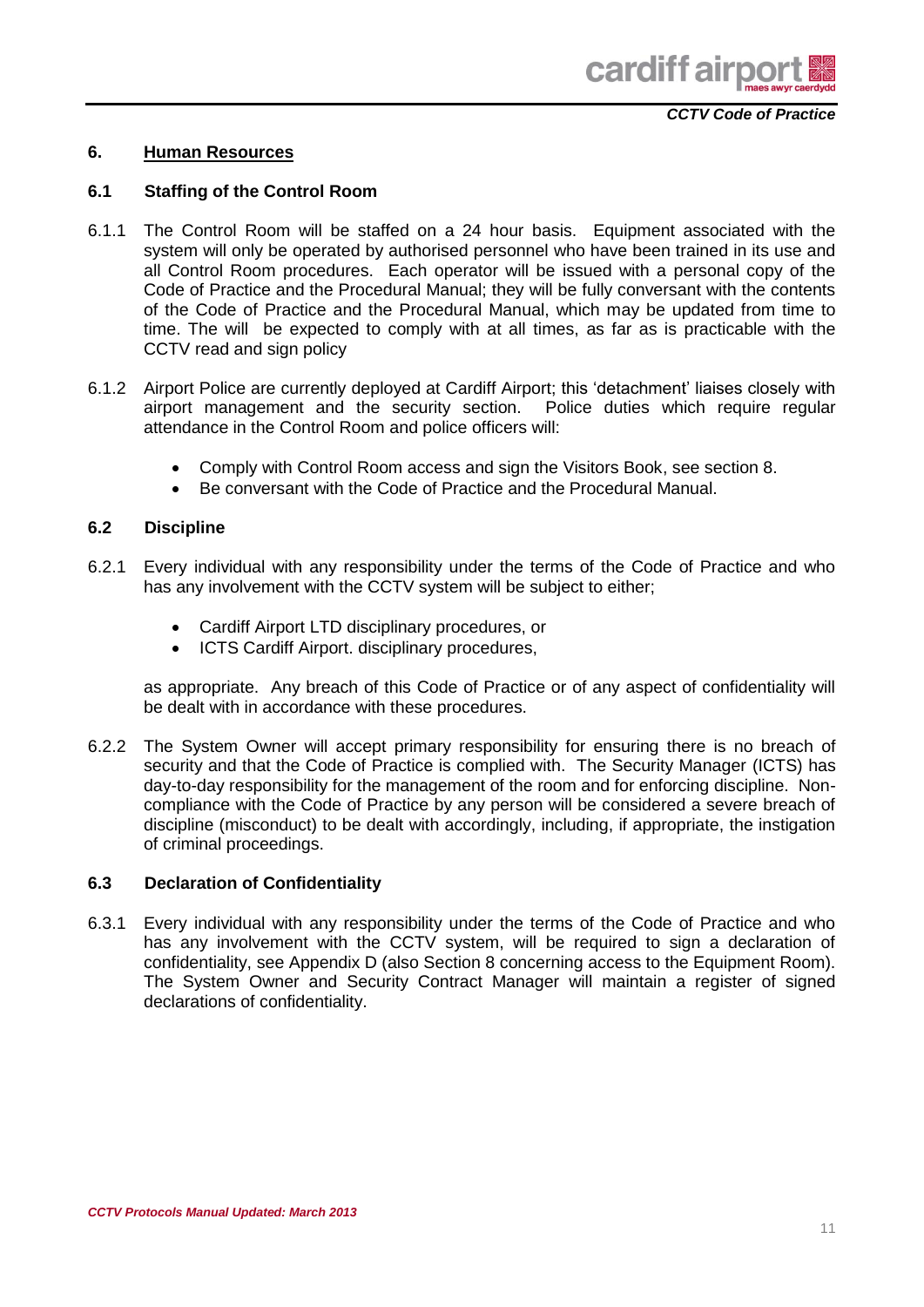#### **7. Control and Operation of Cameras**

#### **7.1 Guiding Principles**

- 7.1.1 Any person operating the CCTV system will act with utmost probity at all times.
- 7.1.2 Every use of the cameras will accord with the purposes and objectives of the system and shall comply with the Code of Practice.
- 7.1.3 Cameras will not be used to look in to private residential properties. Cameras end-stops and 'privacy zones' are programmed in to the system in order to prevent the interior of any private residential property within range of the system being surveyed by the cameras.
- 7.1.4 Cameras operators will be mindful of exercising prejudices which may lead to complaints of the system being used for purposes other than those for which it is intended. An operator may be required to justify his/her interest in, or recording of, any particular individual, group of individuals or property at any time by virtue of the audit of the system or by the System Owner or Security Contracts Manager.

#### **7.2 Primary Control**

7.2.1 Only those authorised members of staff who receive appropriate training and with responsibility for using the CCTV equipment will have access to the operating controls; those operators have primacy of control at all times.

#### **7.3 Secondary Monitoring**

- 7.3.1 Secondary control monitors are located at :
	- Security Control Centre and
	- Offices of Designated Airport Security Management.
	- Cardiff Airport IT Department for Audit and Fault Issues
	- South Wales Police (SB, WECTU)
	- UK Border Forces (UK BF)
	- Apron Control (Limited Access)
	- Air Traffic Control
	- NCP
	- Fire Section
	- Silver Command Suite
	- CWL Operations Team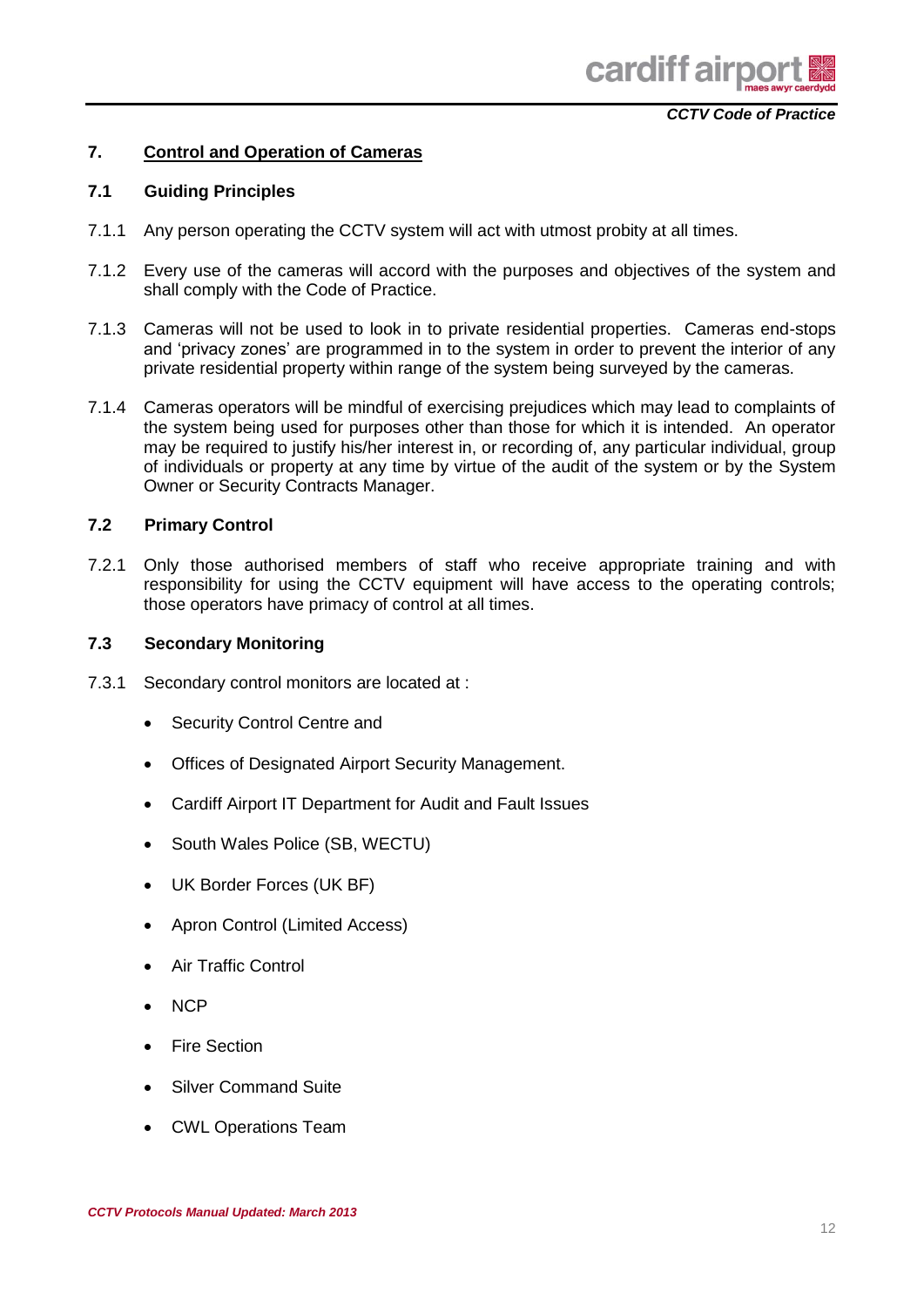

#### **7.4 Operation of the System by the Police**

- 7.4.1 Under exceptional circumstances the police may make a request to assume direct control of the CCTV system. Only formal requests made on the written authority of a police officer not below the rank of Superintendent will be considered. Any such request will only be accommodated on the personal written authority of the most senior representative of the system owner, or designated deputy of equal standing.
- 7.4.2 In the event of such a request being granted, the Control Room will continue to be staffed and equipment operated by only those personnel who are authorised and trained to do so and who fall within the terms of Sections 6 and 7 of the Code of Practice.
- 7.4.3 In very exceptional circumstances, e.g. a major/large scale incident, a request or direction may be made by the police to take total control of the CCTV system, including the staffing of the Control Room. Any such request must be made in the first instance to the System Owner or designated deputy of equally standing. A request for total exclusive control must be made in written by a police officer not below the rank of Assistant Chief Constable or officer of equally standing.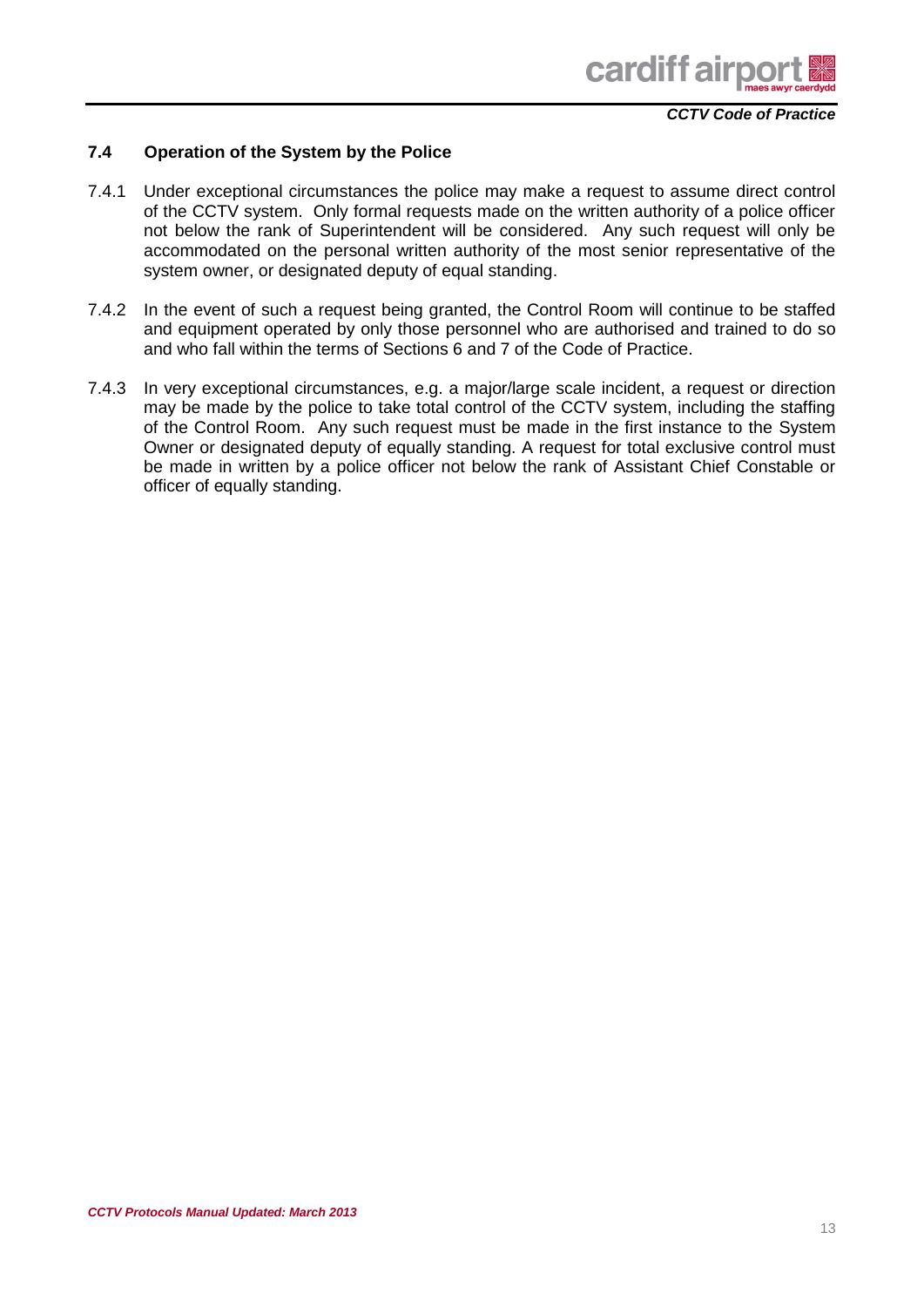#### **8. Access to and Security of the Control Room and Associated CCTV Equipment**

#### **8.1 Authorised Access**

8.1.1 Only authorised personnel will operate any of the equipment located within the Control Room and equipment associated with the CCTV system located in the Equipment Room.

#### **8.2 Public Access**

8.2.1 Public access to the monitoring and recording facilities will be prohibited except for lawful, proper and sufficient reasons and only then with the personal authority of the System Owner/Security Manager. Any such visits will be conducted and recorded in accordance with paras 8.3 and 8.4.

#### **8.3 Authorised Visits**

8.3.1 Visits by inspectors, Control Authorities (CA) or auditors do not fall within the scope of para 8.2 and may take place at any time, without prior warning. No more than 2 inspectors, CA staff or auditors will visit at any one time. Inspectors or auditors will not influence the operation of any part of the CCTV system during their visit. The visit will be suspended in the event of it being operationally inconvenient; any such visit will be recorded in accordance with para 8.4.

#### **8.4 Declaration of Confidentiality**

8.4.1 Regardless of their status, ALL visitors to the Control Room and/or Equipment Room will enter their details and signature in the Visitors Book, thereby indicating their agreement to comply with the Declaration of Confidentiality, see Appendix D.

#### **8.5 Security**

8.5.1 Authorised personnel will be present at all times when the equipment is in use. In the event of a Control Room evacuation for safety or security reasons, normal Control Room/terminal procedures will be complied with; no CCTV equipment will be shut down.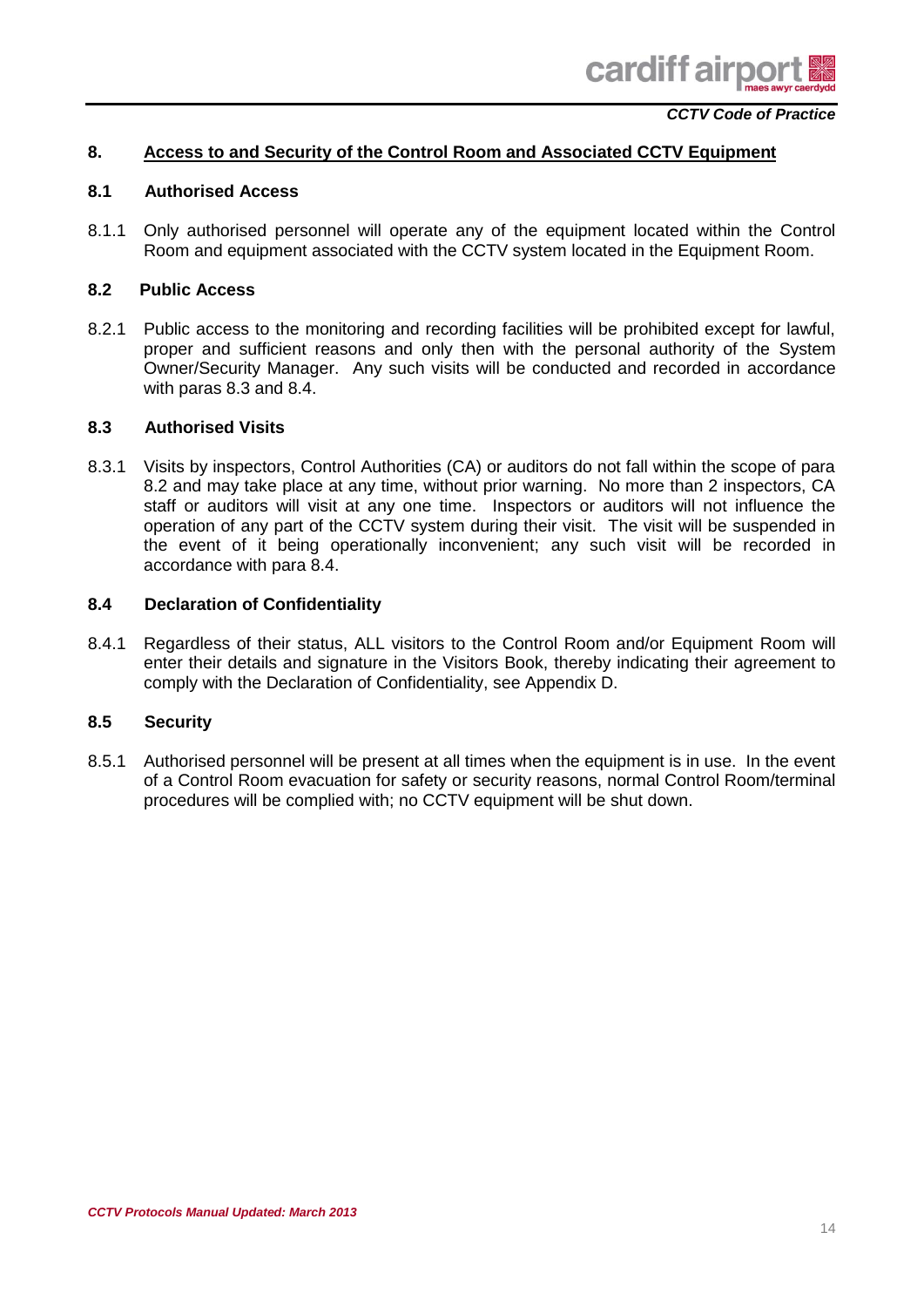#### **9. Management of Recorded Material**

#### **9.1 Guiding Principles**

- 9.1.1 For the purposes of this Code of Practice 'recorded material' means any material/data/images recorded by, or as a result of, technical equipment which forms part of the CCTV system; this specifically includes images recorded digitally or by way of copying on to CD-R and 'hard-copy' video prints.
- 9.1.2 Every recording used in conjunction with the CCTV system has the potential for containing material that has to be admitted in evidence at some point during its life-span.
- 9.1.3 Members of the community/public must have total confidence that material recorded by virtue of the CCTV system in connection with their routine activities will be treated with due regard to their individual right to respect of their privacy and family life.
- 9.1.4 It is therefore of the utmost importance that every means of data recording is treated strictly in accordance with the Code of Practice, from the moment it is recorded until it is destroyed/erased. Every movement and usage (processing) will be meticulously recorded.
- 9.1.5 Access to and use of recorded material will be strictly for the purposes and objectives defined in the Code of Practice.
- 9.1.6 Recorded material will not be copied, sold, released or used for commercial purposes or for the provision of entertainment.

#### **9.2 National Standards for Access to and Disclosure of Data to a Third Party**

- 9.2.1 All requests for the release of personal data generated by the CCTV system will be channelled through the System Owner who will ensure the principles contained in the Code of Practice Appendix C are applied.
- 9.2.2 In complying with the National Standards for Access to and Disclosure of Data to a Third Party, it is intended, as far as is reasonably practicable, to safeguard the individual's right to privacy and to give effect to the following principles:
	- v. Recorded material shall be processed lawfully and fairly, and used only for the purposes and objectives defined in the Code of Practice.
	- vi. Access to recorded material will only take place in accordance with Appendix C.
	- vii. The release or disclosure of data for commercial or entertainment purposes is strictly prohibited.
- 9.2.3 Members of the police service or other agency having a statutory authority to investigate and/or prosecute offences may, subject to compliance with Appendix C, release details of recorded material to the media only in an effort to identify alleged offenders and/or potential witnesses.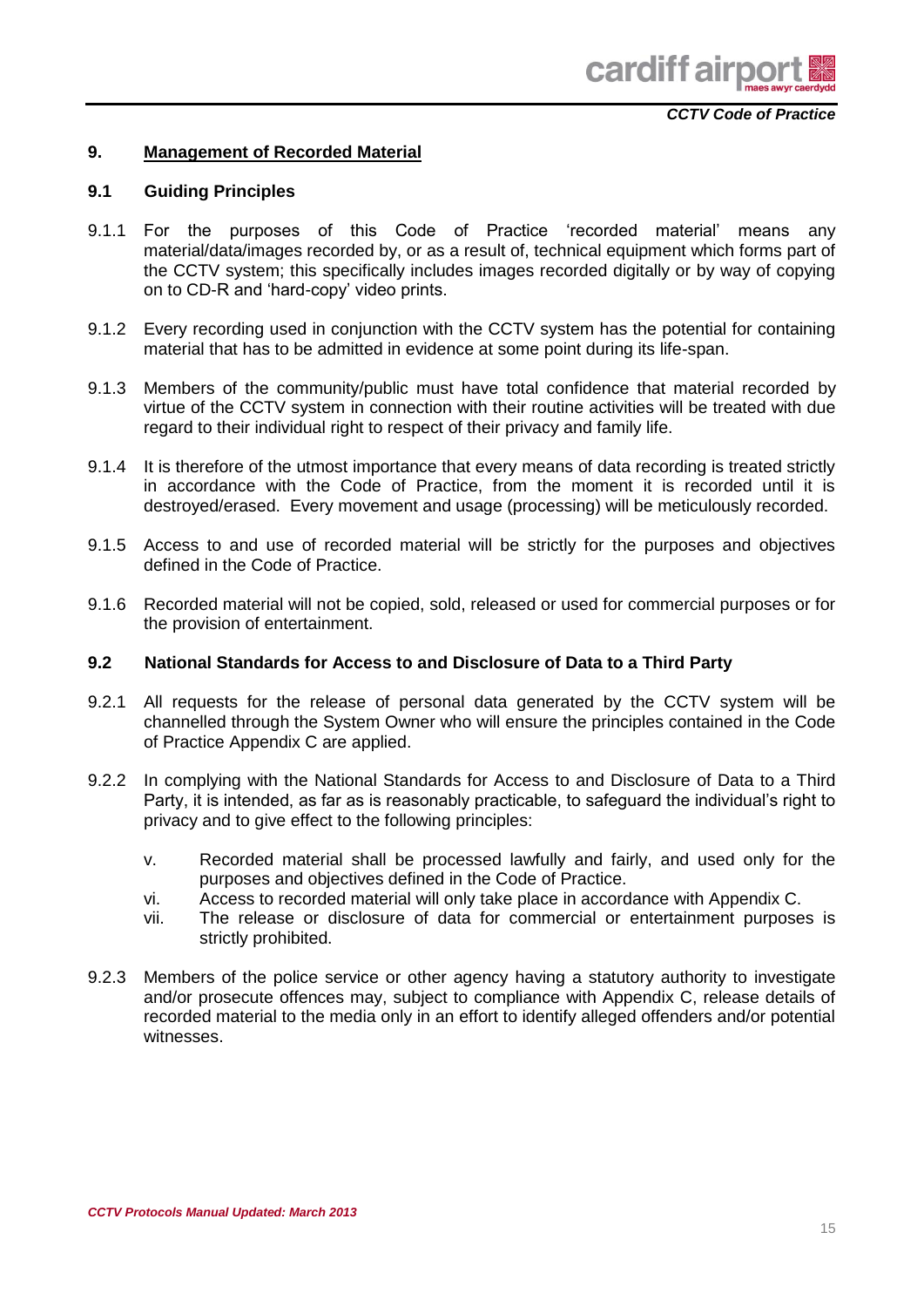

**N.B. Release of recorded material to the media, in any format, which may be part of a current investigation, will be covered under the Police and Criminal Evidence Act 1984. Any such disclosure should only be made after due consideration of the likely impact on a criminal trial. Full details of any media coverage must be recorded and brought to the attention of both the prosecution and the defence.**

- 9.2.4 If material is to be shown to witnesses, including police officers, for the purpose of obtaining identification evidence, it must be done in accordance with Appendix C.
- 9.2.5 It may be beneficial to make use of recorded material for the training and education of those involved in the operation and management of the CCTV system, and for those involved in the investigation, prevention and detection of crime. Any material recorded by virtue of the CCTV system will only be used for such bona-fide training and education purposes. Recorded material will not be released for commercial or entertainment purposes.

#### **9.3 Retention of Recorded Material**

9.3.1 Recorded material will be retained for a maximum period of 30 days this is an approximate number which will vary slightly depending on the capacity of the digital recording units. After this time data will be destroyed / erased by over-writing.

#### **9.4 Recording Policy**

9.4.1 Subject to the correct functioning of the recording equipment, images from all cameras will be recorded throughout every 24 hour period, at a minimum of one frame per second, timelapse mode.

#### **9.5 Evidential Images**

9.5.1 In the event of images being required for evidential purposes the details must be entered in to the Evidence Seizure Log in accordance with the Procedural Manual.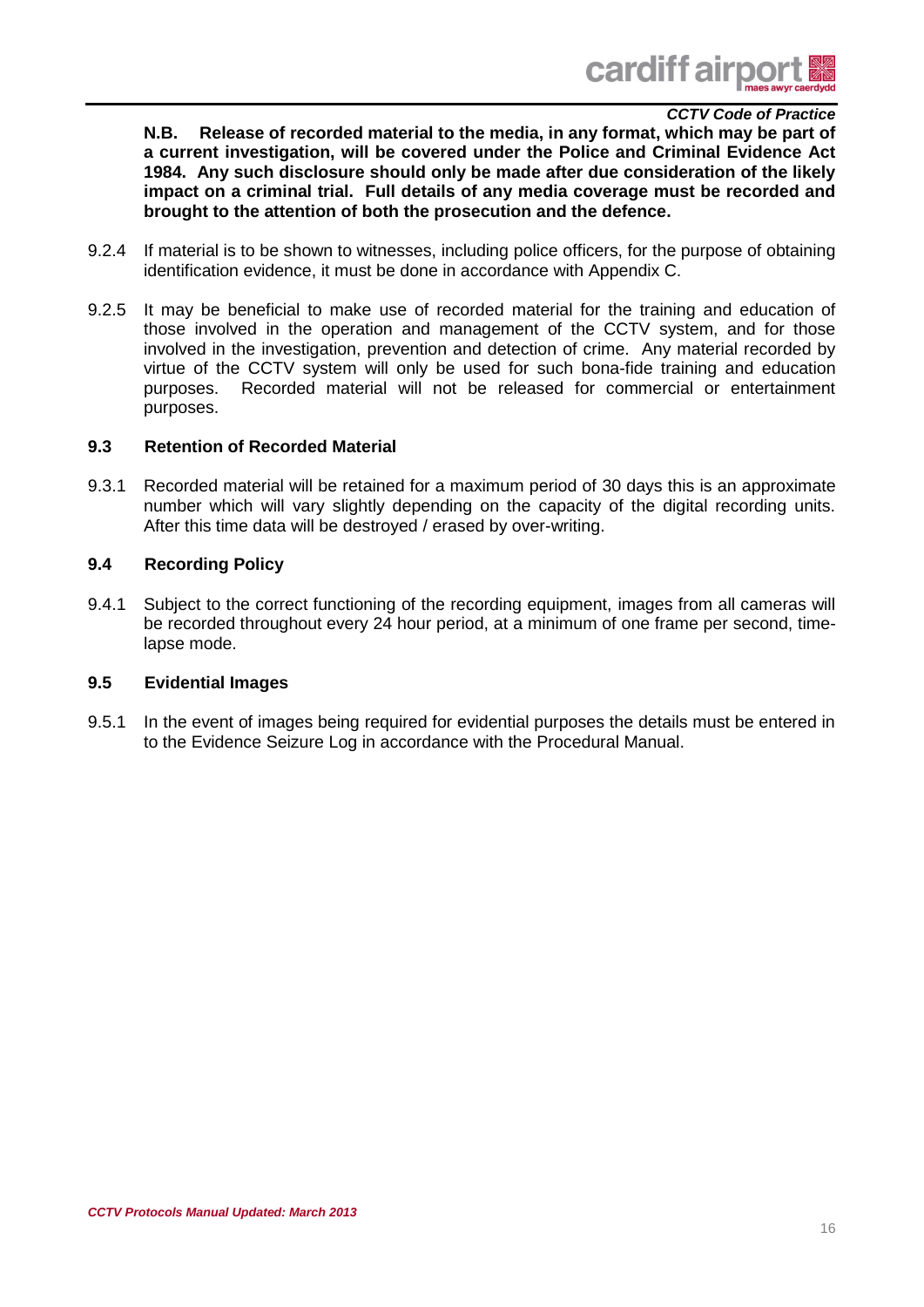

#### **Appendix A**

**Details of Key Personnel and Responsibilities**

| <b>System Owner:</b> | Cardiff International Airport Ltd |
|----------------------|-----------------------------------|
|                      |                                   |

**System Owner's Representative: Ceri Mashlan**

**Head of Terminal and Security Operations** Cardiff Airport Ltd Vale of Glamorgan CF62 3BD Tel: 01446 712944 Fax: 01446 712555

#### **Responsibilities:**

Cardiff Airport Ltd is the 'owner' of the CCTV system. The Head of Terminal and Security Operations is the single point of reference on behalf of the owner. Her role includes responsibility to:

- i. Ensure the provision and maintenance of all equipment forming part of the CCTV system in accordance with contractual arrangements which the owner may from time to time enter in to.
- ii. Maintain close liaison with the Security Contract Manager and the System Manager.
- iii. Ensure the interests of the owner and other organisations are upheld in accordance with the terms of the Code of Practice.
- iv. Agree to any proposed alterations and additions to the system, the Code of Practice and the Procedural Manual.

#### **2 System Manager**

**Cheryl Bray Information Systems Support Manager** Cardiff Airport Ltd Vale of Glamorgan CF62 3BD Tel: 01446 712500

#### **Responsibilities**:

The Facilities Planner is the System Manager and has delegated authority as Data Controller. Her role includes responsibility to:

- i. Maintain functional management of the CCTV system.
- ii. In conjunction with the HTSO, develop and amend the Code of Practice and the Procedural Manual.
- iii. Liaise with the Security Manager regarding the provision of appropriate CCTV operator training.
- iv. Maintain liaison with all operating partners.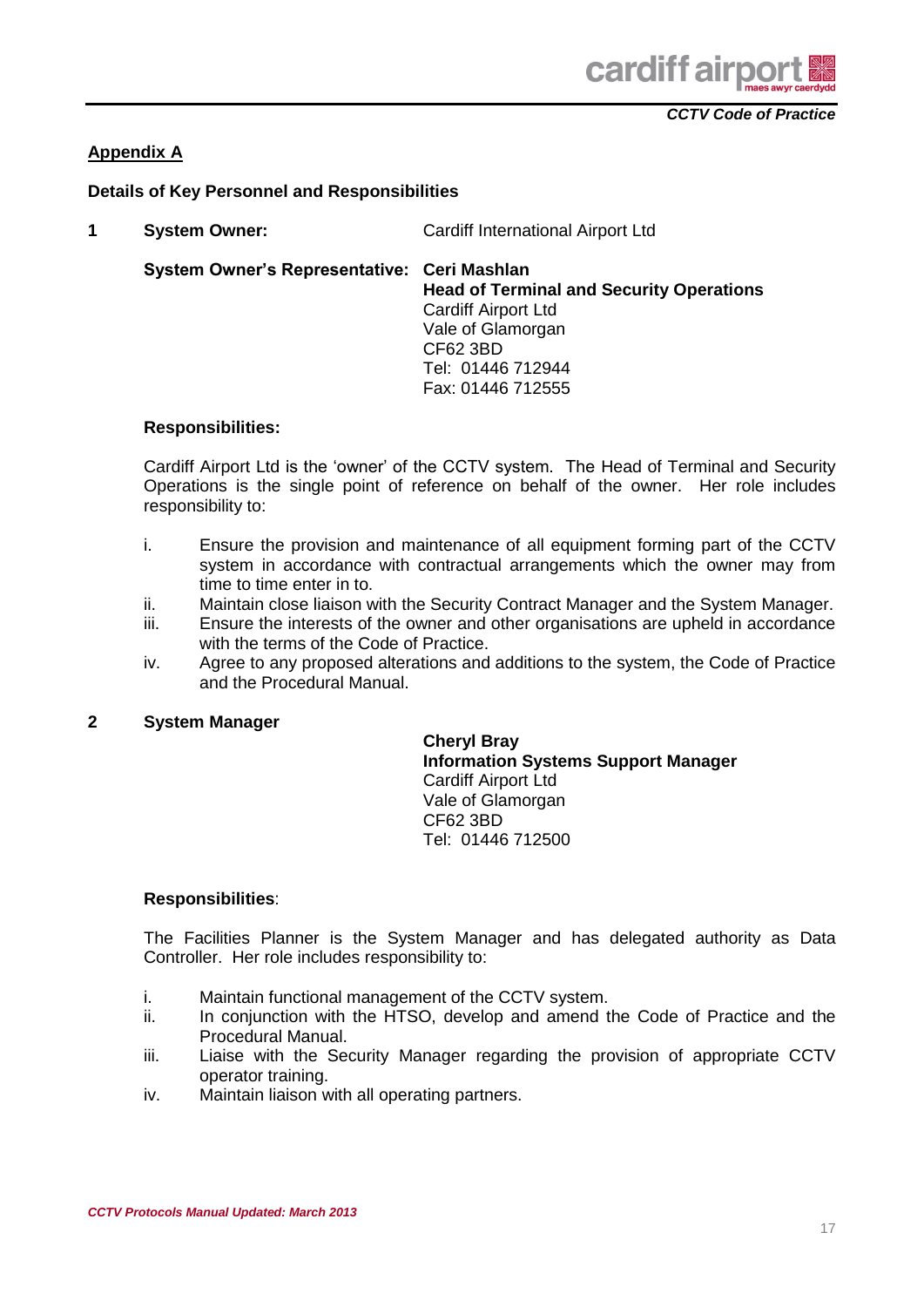

**3 Contract Security Manager ICTS Contract Manager**

**Airport Security Manager** ICTS Ltd, Cardiff Airport Vale of Glamorgan CF62 3BD

Tel: 01446 712509

#### **Responsibilities:**

The Security Manager's responsibilities are laid down in the Airport Manual. In respect of the CCTV system, the Security Manager's role includes responsibility to:

- i. Maintain day-to-day management of the system (Control Room operators).
- ii. Accept overall responsibility for the system and ensure that ICTS staff comply with the Code of Practice and the Procedural Manual.
- iii. Liaise with the System Manager regarding requirements for appropriate CCTV operator training.
- iv. Maintain liaison with the System Owner and the System Manager.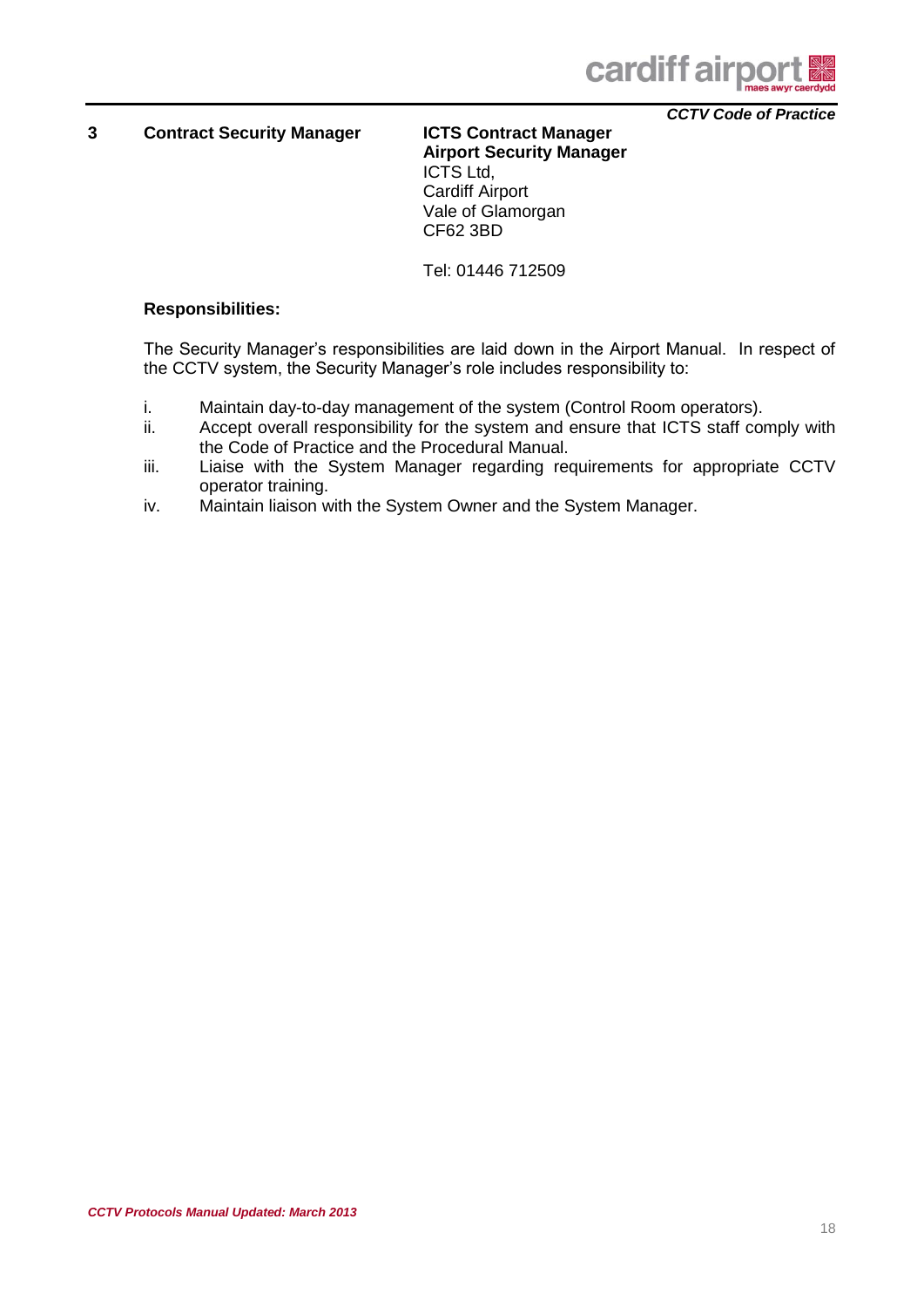

#### **Appendix B**

#### **Extract From the Data Protection Act 1998**

#### **Chapter 29 Part II, Sections 7 and 8**

**Section 7** – Right of access to personal data.

- (1) Subject to the following provisions of this section and to sections 8 and 9, an individual is entitled –
	- (a) to be informed by any data controller whether personal data of which that individual is the data subject are being processed by or on behalf of that data controller,
	- (b) if that is the case, to be given by the data controller a description of  $-$ 
		- I. the personal data of which that individual is the data subject,
		- II. the purpose they are being or are to be processed, and
		- III. the recipients or classes of recipients to whom they are or may be disclosed,
	- (c) to have communicated to him in an intelligible form
		- I. the information constituting any personal data of which that individual is the data subject, and
		- II. any information available to the data controller as to the source of those data, and
	- (d) where the processing by automatic means of personal data of which that individual is the data subject for the purpose of evaluating matters relating to him such as, for example, his performance at work, his creditworthiness, his reliability or his conduct, has constituted or is likely to constitute the sole basis for any decision significantly effecting him, to be informed by the data controller of the logic involved in that decision-taking.
- (2) A data controller is not obliged to supply any information under subsection (1) unless he has received -
	- (a) a request in writing, and
	- (b) Except in prescribed cases, such fee (not exceeding a prescribed maximum) as he may require.
- (3) A data controller is not obliged to comply with a request under this section unless he is supplied with such information as he may reasonably require in order to satisfy himself as to the identity of the person making the request and to locate the information which that person seeks.
- (4) Where a data controller cannot comply with a request without disclosing information relating to another individual who can be identified from that information, he is not obliged to comply with the request unless –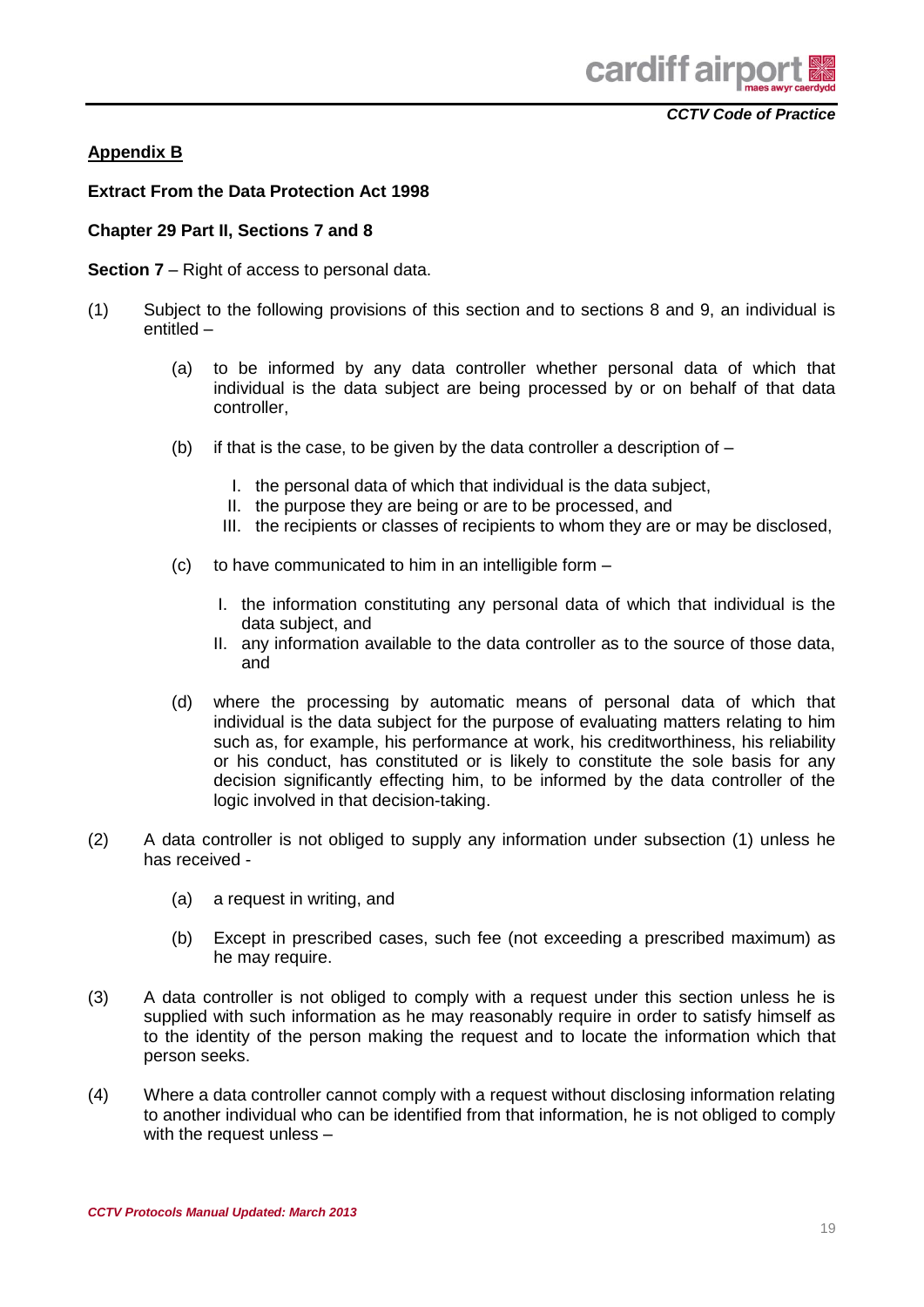- (a) the other individual has consented to the disclosure of the information to the person making the request, or
- (b) it is reasonable in all the circumstances to comply with the request without the consent of the other individual.
- (5) In subsection (4) the reference to information relating to another individual includes a reference to information identifying that individual as the source of the information sought by the request; and that subsection is not to be construed as excusing a data controller from communicating so much of the information sought by the request as can be communicated without disclosing the identity of the other individual concerned, whether by the omission of names or other identifying particulars or otherwise.
- (6) In determining the purposes of subsection (4)(b) whether it is reasonable in all circumstances to comply with the request without the consent of the other individual concerned, regard shall be had, in particular, to -
	- (a) any duty of confidentiality owed to the other individual,
	- (b) any steps taken by the data controller with a view to seeking the consent of the other individual,
	- (c) whether the individual is capable of giving consent, and
	- (d) any express refusal of consent by the other individual.
- (7) An individual making a request under this section may, in such cases as may be prescribed, specify that his request is limited to personal data of any prescribed description.
- (8) Subject to subsection (4), a data controller shall comply with a request under this section promptly and in any event before the end of the prescribed period beginning with the relevant day.
- (9) If a court is satisfied on the application of any person who has made a request under the foregoing provisions of this section that the data controller in question has failed to comply with the request in contravention of these provisions, the court may order him to comply with the request.
- (10) In this section -

"prescribed" means prescribed by the Secretary of State by regulations;

"the prescribed maximum" means such amount as may be prescribed;

"the prescribed period" means the forty days or such other period as may be prescribed;

"the relevant day", in relation to a request under this section, means the day on which the data controller receives the request or, if later, the first day on which the data controller has both the required fee and the information referred to in subsection (3).

(11) Different amounts of periods may be prescribed under this section in relation to different cases.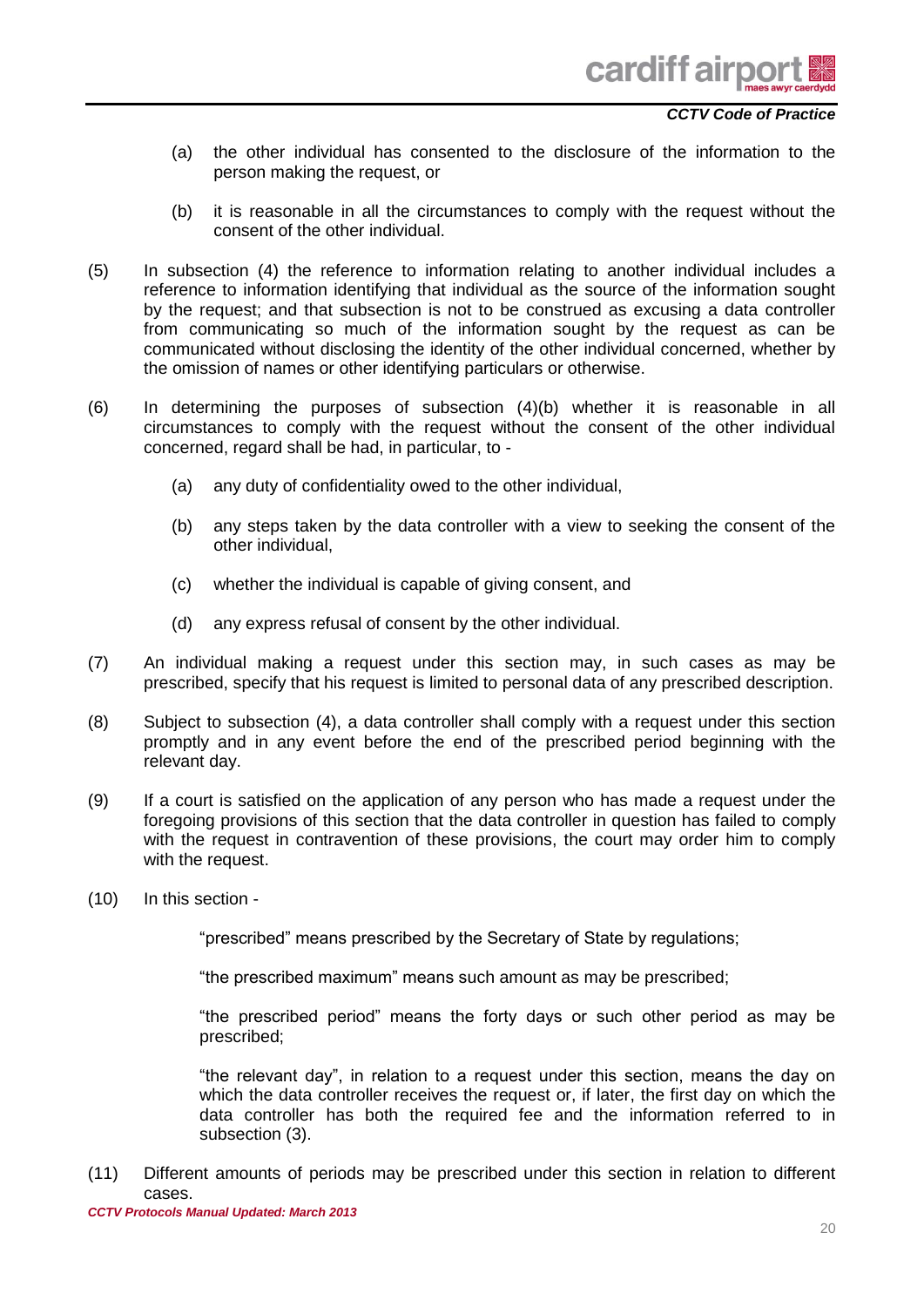#### **Section 8 – Provision Supplementary to Section 7**

- (1) The Secretary of State may by regulations provide that, in such cases as may be prescribed, a request for information under any provision of subsection (1) of section 7 is to be treated as extending also to information under the provisions of that subsection.
- (2) The obligation imposed by section  $(7)$ .  $(c)(i)$  must be complied with by supplying the data subject with a copy of the information in permanent form unless -
	- (a) the supply of such a copy is not possible or would involve disproportionate effort, or
	- (c) the data subject agrees otherwise; and where any of the information referred to in section  $7(1)(c)(i)$  is expressed in terms which are not intelligible without explanation the copy must be accompanied by an explanation of those terms.
- (3) Where a data controller has previously complied with a request made under section 7 by an individual, the data controller is not obliged to comply with a subsequent request under that section by that individual unless a reasonable interval has elapsed between compliance with a previous request and the making of the current request.
- (4) In determining for the purposes of subsection (3) whether requests under section 7 are made at reasonable intervals, regards shall be had to the nature of the data, the purpose for which the data are processed and the frequency with which the data are altered.
- (5) Section 7(1).(d) is not to be regarded as requiring the provision of information as to the logic involved in any decision-taking if, and to the extent that, the information constitutes a trade secret.
- (6) The information to be supplied pursuant to a request under section 7 must be supplied by reference to the data in question at the time when the request is received, except that it may take account of any amendment or deletion made between that time and the time when the information is supplied, being an amendment or deletion that would have been made regardless of the receipt of the request.
- (7) For the purposes of section 7(4) and 7(5) another individual can be identified from the information being disclosed if he can be identified from that information, or from that and any other information which, in the reasonable belief of the data controller, is likely to be in, or to come into, the possession of the data subject making the request.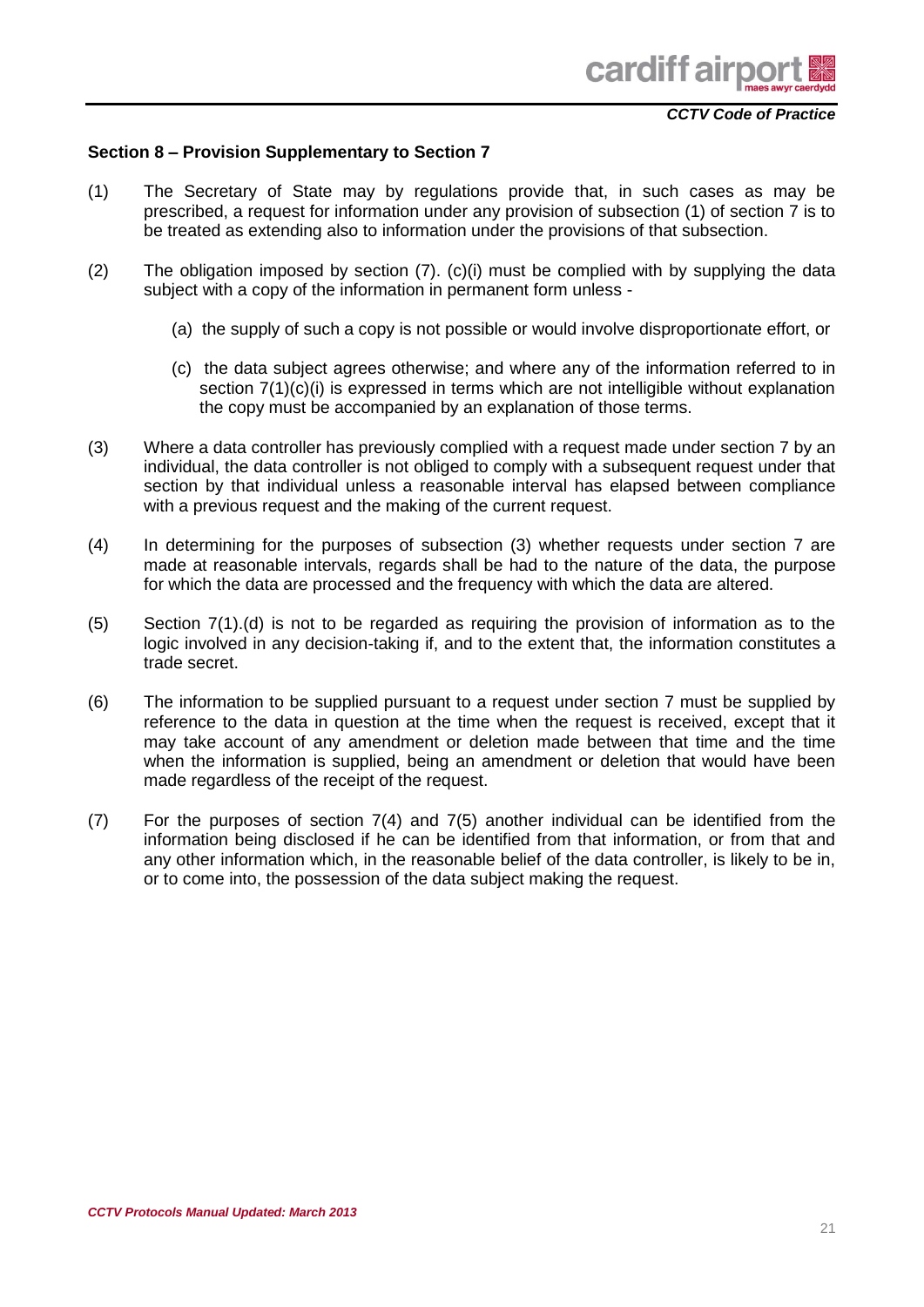

#### **Appendix C**

#### **Access to and Disclosure of Data to Third Parties**

#### **Control of Data/Images**

Access to and disclosure of images recorded by the CCTV system must be restricted and carefully controlled for 2 main reasons:

- a. To ensure that the rights of individuals are preserved.
- b. To ensure that the chain of evidence remains intact should the images be required for evidential purposes.

#### **Principles of Access and Disclosure**

Access to and disclosure of recorded images should only be made to authorised agents in the following circumstances:

- Law enforcement agencies; where the recorded images would assist in a specific criminal enquiry.
- Prosecution agencies.
- Relevant legal representatives.
- The media; where it is agreed that the public's assistance is needed in order to assist in the identification of a perpetrator, victim, or witness in relation to a criminal incident.
- People whose images have been recorded and retained, unless this would prejudice criminal enquiries/proceedings.

#### **N.B. No recorded material is to be released to the media without the specific permission of the System Owner Head of Terminal Services and Security Operations or the Operations Director.**

#### **Requests for Access to Images**

All requests for access to and disclosure of images shall be recorded in the Request for footage log and/or the Evidence Seizure Log as appropriate. In some circumstances it may also be appropriate to record the details in the Control Room Occurrence Log. An entry must contain full details of the time and date of the incident, name of the person making the request, the request itself, and their reasons.

If access/disclosure is refused, the reason shall be entered in to the Log(s).

If access/disclosure is granted then the following shall be entered in the Log(s):

- i. The date and time at which access was allowed or disclosure made.
- ii. Details of any  $3<sup>rd</sup>$  party who was allowed access or to whom disclosure was made.
- iii. The reason(s) for allowing access/disclosure.
- iv. The extent of the information to which access/disclosure was allowed (camera numbers, dates, times, etc).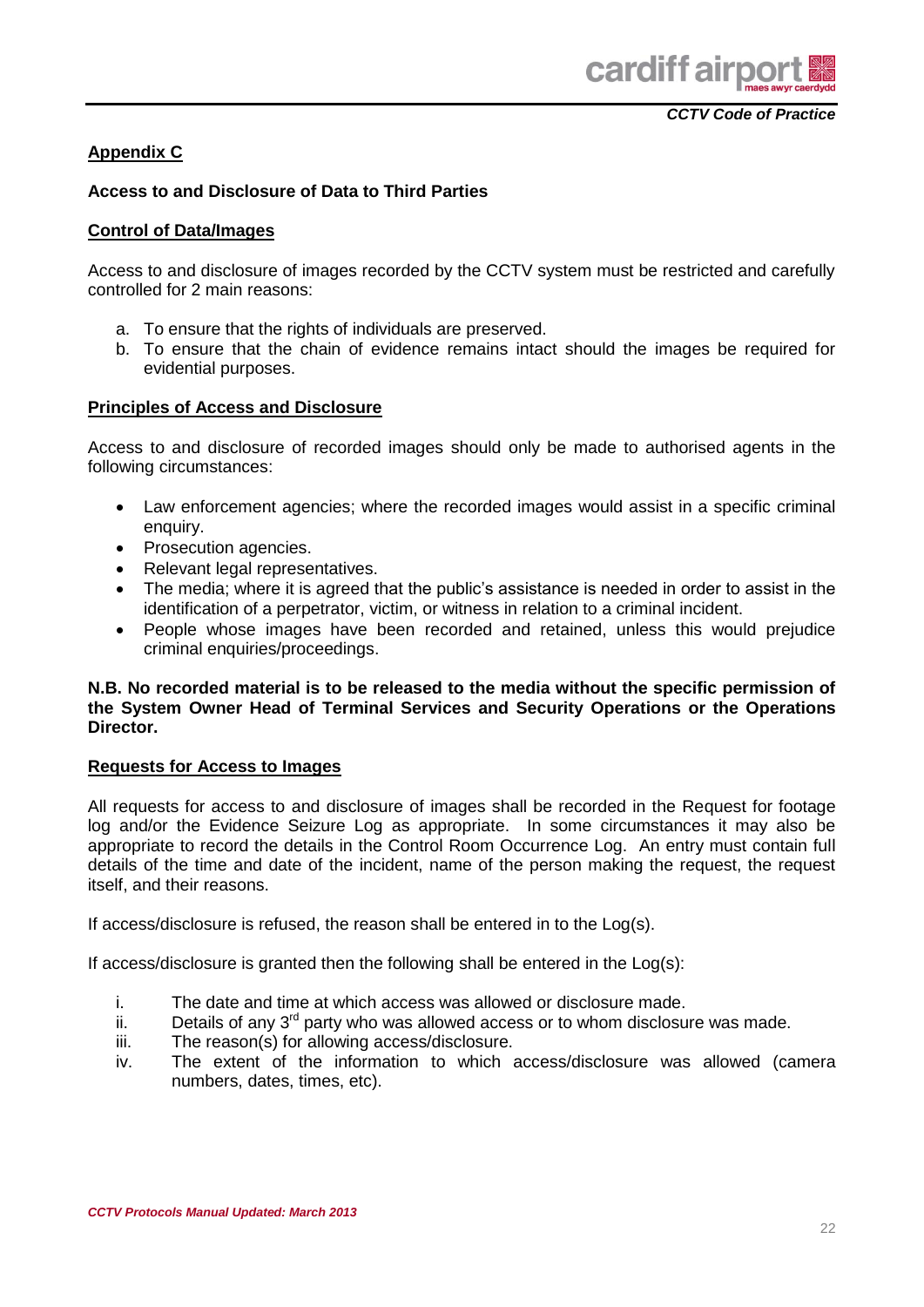

#### **Appendix D**

#### **Declaration of Confidentiality**

The following pages contain examples of 'Declaration of Confidentiality' forms applicable to:

- Airport employees (CCTV operators).
- CCTV system inspectors and auditors.
- Authorised visitors.

Copies of the Declaration of Confidentiality are;

- displayed on the door if the Control Room, and
- held in the Visitors Book (laminated copy).

All members of staff must comply with the Declaration of Confidentiality. All visitors must sign the Visitors Book, thereby indicating that they have read, understood and will comply with the Declaration of Confidentiality.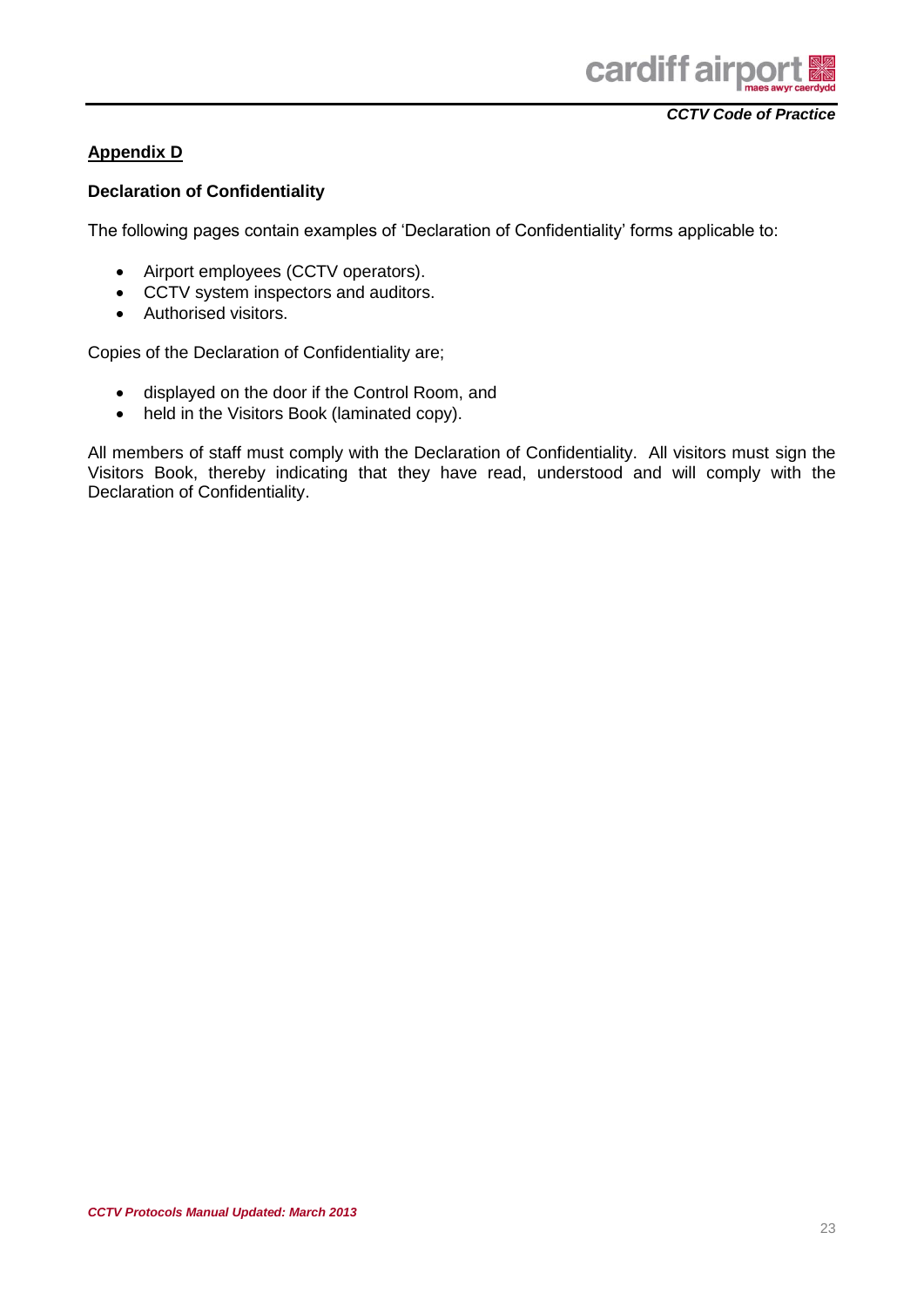

#### **Declaration of Confidentiality**

#### **Airport Employee (CCTV Operators)**

I am employed by …………………….to perform the duties of CCTV Operator at Cardiff Airport. I have received a copy of the Code of Practice for the operation and management of the CCTV system.

*I hereby declare that:*

I am fully conversant with the content of the Code of Practice and I understand that all duties that I undertake in connection with the Cardiff Airport CCTV system must not contravene any part of the current Code of Practice or any future amendments. If now, or in the future, I am or become unclear on any aspect of the operation of the system or the content of the Code of Practice, I undertake to seek clarification of any such uncertainties.

I understand that it is a condition of my employment that I do not disclose or divulge to any individual, firm, company, authority, agency or other organisation, any information which I may have acquired in the course of, or for the purposes of, my duties in connection with the Cardiff Airport CCTV system, verbally, in writing or by any other media, now or in the future, including such time as I may no longer be employed in connection with the CCTV system.

In signing this declaration, I agree to abide by the Code of Practice at all times. I also understand and agree to maintain confidentiality in respect of all information gained during the course of my duties, whether received verbally, in writing or any other media format, now and in the future.

Signed:………………………………… Print Name:……………………………..

Position:…………………………………

Witness:………………………………..

Dated the…………………..day of…………………………………………………………………….20…..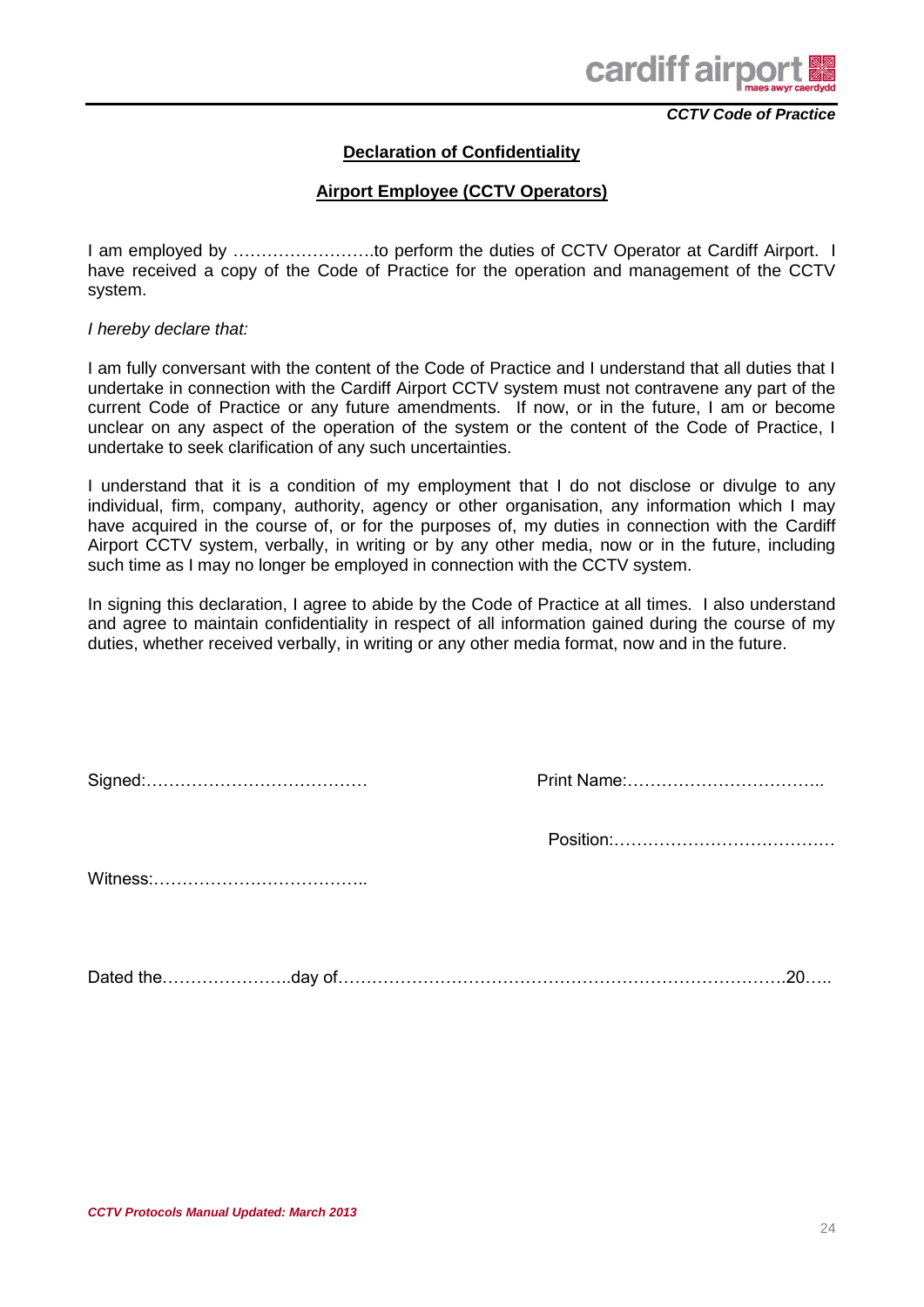

#### **Declaration of Confidentiality**

#### **CCTV System Inspectors and Auditors**

I am a voluntary inspector/auditor of the Cardiff Airport CCTV system with a responsibility to monitor the operation of the system and adherence to the Code of Practice. I have received a copy of the Code of Practice for the operation and management of the CCTV system.

*I hereby declare that:*

I am fully conversant with my voluntary duties and the content of the Code of Practice. I undertake to inform the System Owner and/or the System Manager of any apparent contravention(s) of the Code of Practice that I may note during the course of my visits to the monitoring facility.

If now, or in the future, I am or become unclear on any aspect of the operation of the system or the content of the Code of Practice, I undertake to seek clarification of any such uncertainties.

I understand that it is a condition of my voluntary duties that I do not disclose or divulge to any individual, firm, company, authority, agency or other organisation, any information which I may have acquired in the course of, or for the purposes of, my duties in connection with the Cardiff Airport CCTV system, verbally, in writing or by any other media, now or in the future, including such time as I may no longer be performing the role of CCTV system inspector/auditor.

In signing this declaration, I agree to abide by the Code of Practice at all times. I also understand and agree to maintain confidentiality in respect of all information gained during the course of my duties, whether received verbally, in writing or any other media format, now and in the future.

Signed:………………………………… Print Name:……………………………..

Position:…………………………………

Witness:………………………………..

Dated the……….day of………………………………………………………………….…………….20…..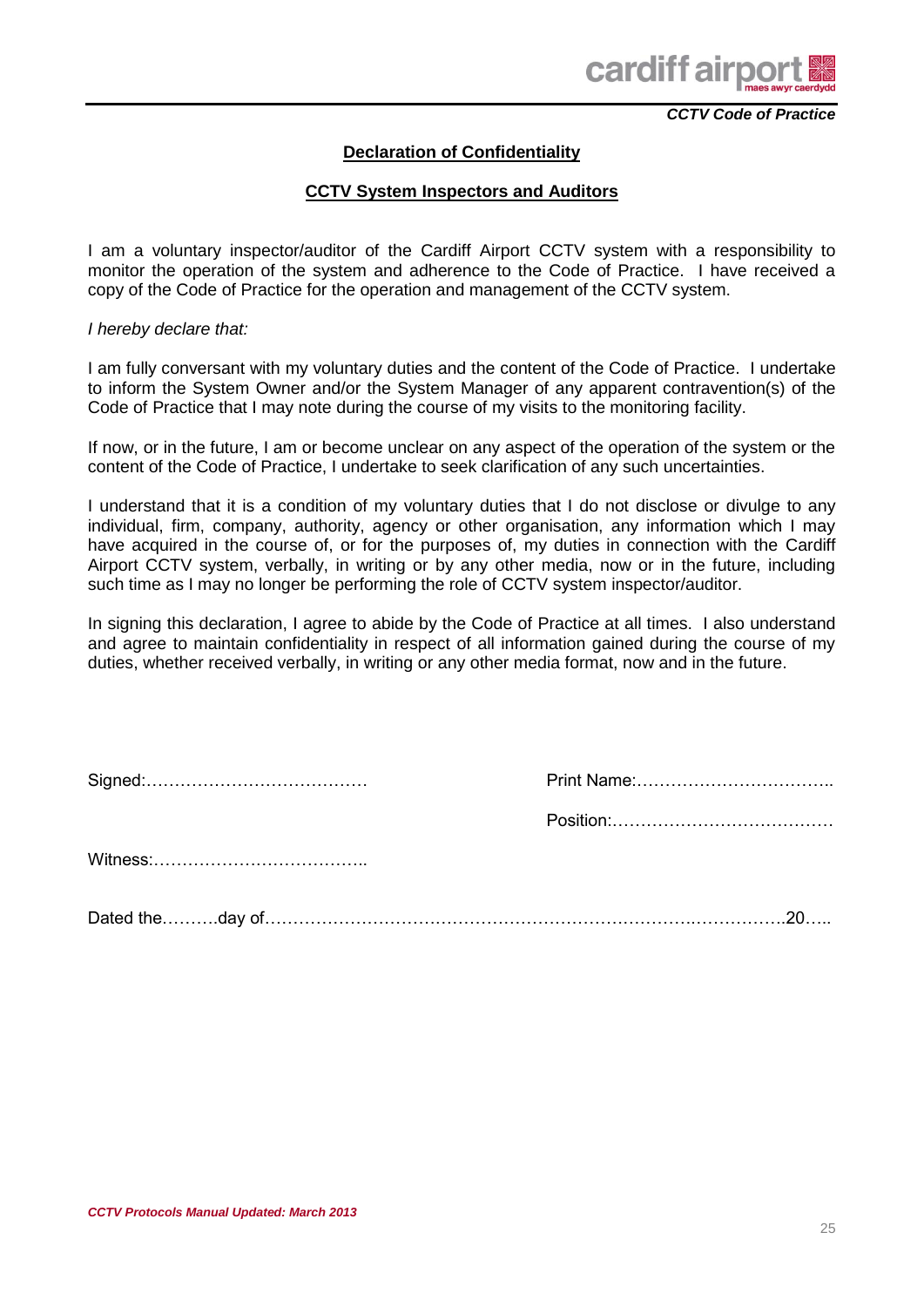

#### **Declaration of Confidentiality**

#### **Authorised Visitor**

I am an authorised visitor to the Cardiff Airport Control Room and CCTV system.

#### *I hereby declare that:*

I understand that it is a condition of my visit that I do not disclose or divulge to any individual, firm, company, authority, agency or other organisation, any information which I may have acquired in the course of, or for the purposes of, my visit in connection with the Cardiff Airport CCTV system, verbally, in writing or by any other media, now or in the future.

In signing this declaration, I agree to maintain confidentiality in respect of all information gained during the course of my visit, whether received verbally, in writing or any other media format, now and in the future.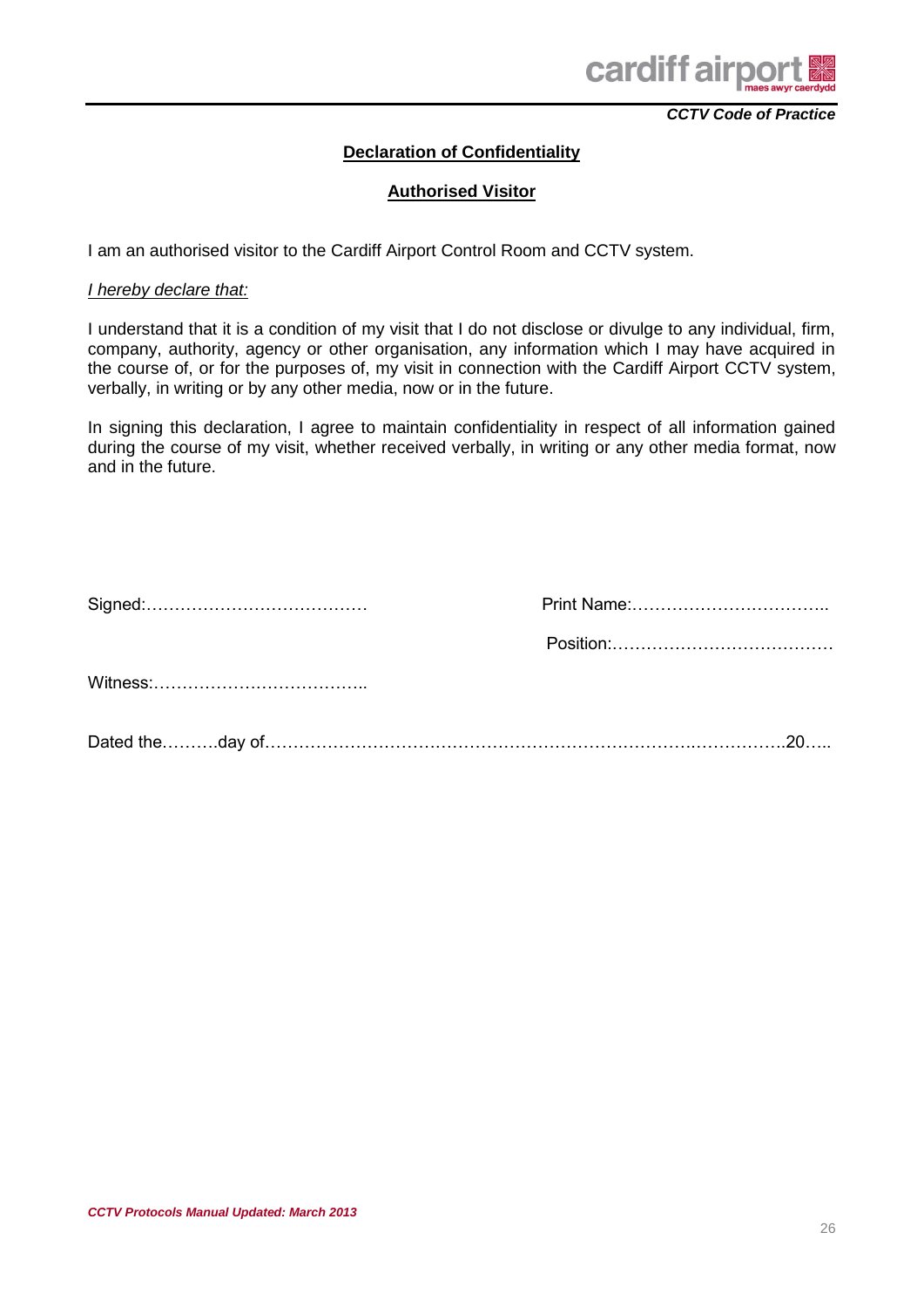

#### **Appendix E**

#### **How to Apply For Access to Information Held On the Cardiff Airport CCTV System**

These notes explain how you can find out what information, if any, is held about you on the CCTV System.

#### **Your Rights**

Subject to certain exemptions, you have a right to be told whether any personal data is held about you. You also have a right to a copy of that information in a permanent form except where the supply of such a copy is not possible or would involve disproportionate effort, or if you agree otherwise. Cardiff Airport will only give that information if it is satisfied as to your identity. If release of the information will disclose information relating to another individual(s), who can be identified from that information, the Airport is not obliged to comply with an access request unless –

- The other individual has consented to the disclosure of information, or
- It is reasonable in all the circumstances to comply with the request without the consent of the other individual(s)

#### **The Airport's Rights**

Cardiff Airport may deny access to information where the Act allows. The main exemptions in relation to information held on the CCTV System are where the information may be held for:

- Prevention and detection of crime
- Apprehension and prosecution of offenders

And giving you the information may be likely to prejudice any of these purposes.

#### **Fee**

A fee of £10 is payable for each access request, which must be in pounds sterling. Cheques, Postal Orders, etc. should be made payable to **'Cardiff Airport Ltd.**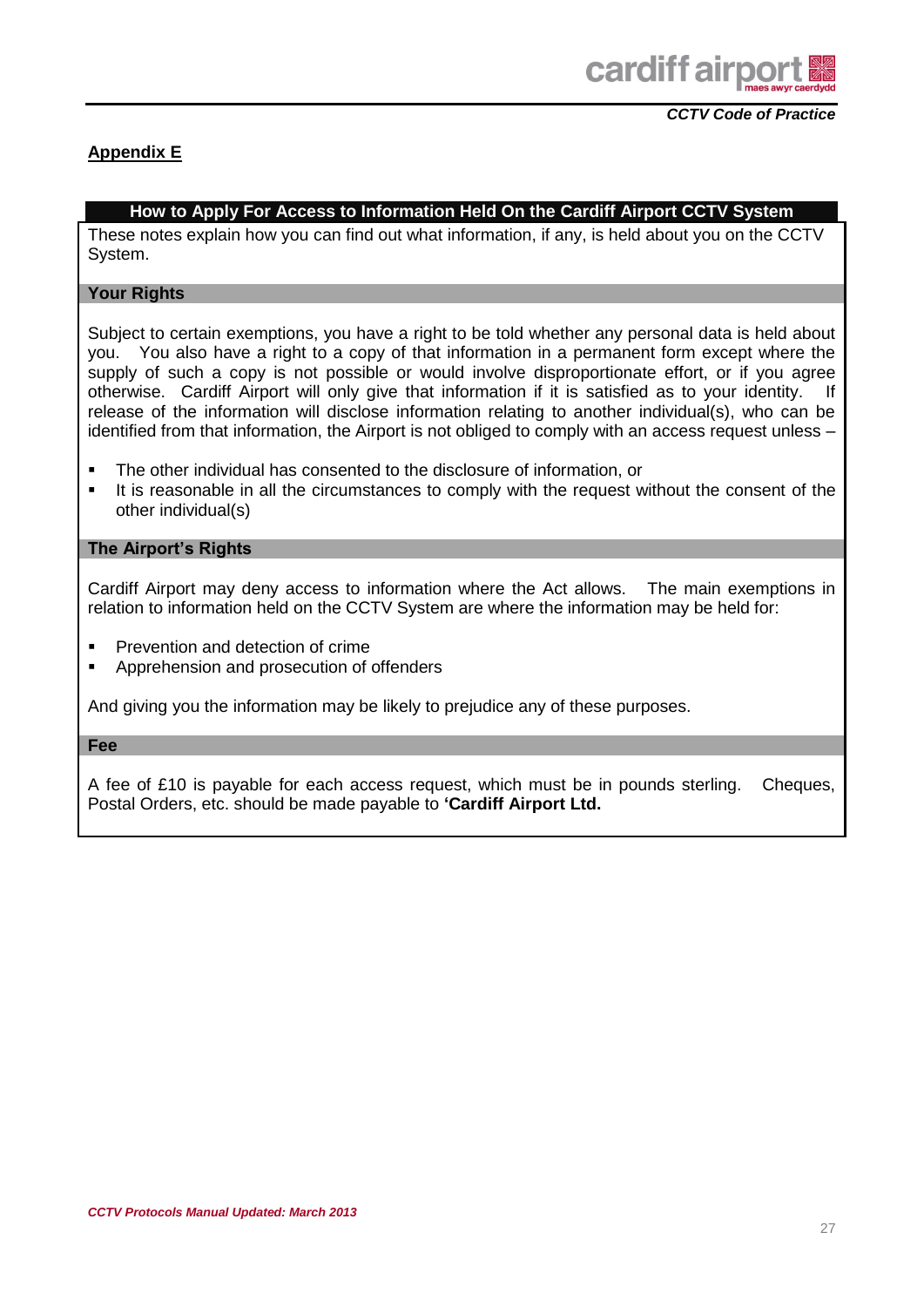

#### **THE APPLICATION FORM:**

#### **(N.B. ALL sections of the form must be completed. Failure to do so may delay your application.)**

**Section 1** Asks you to give information about yourself that will help the Airport to confirm your identity. The Airport has a duty to ensure that information it holds is secure and it must be satisfied that you are who you say you are.

**Section 2** Asks you to provide evidence of your identity by producing TWO official documents (which between them clearly show your name, date of birth and current address) together with a recent full face photograph of you.

**Section 3** Asks you to confirm whether you will accept just viewing the information, or if you want a copy of the information.

**Section 4 You must sign the declaration**

**When you have completed and checked this form, take or send it together with the required TWO identification documents, photograph and fee to:**

**THE CCTV SYSTEM MANAGER, Cardiff Airport Ltd, CF62 3BD**

If you have any queries regarding this form, or your application, please ring the CCTV System Manager on 01446 711111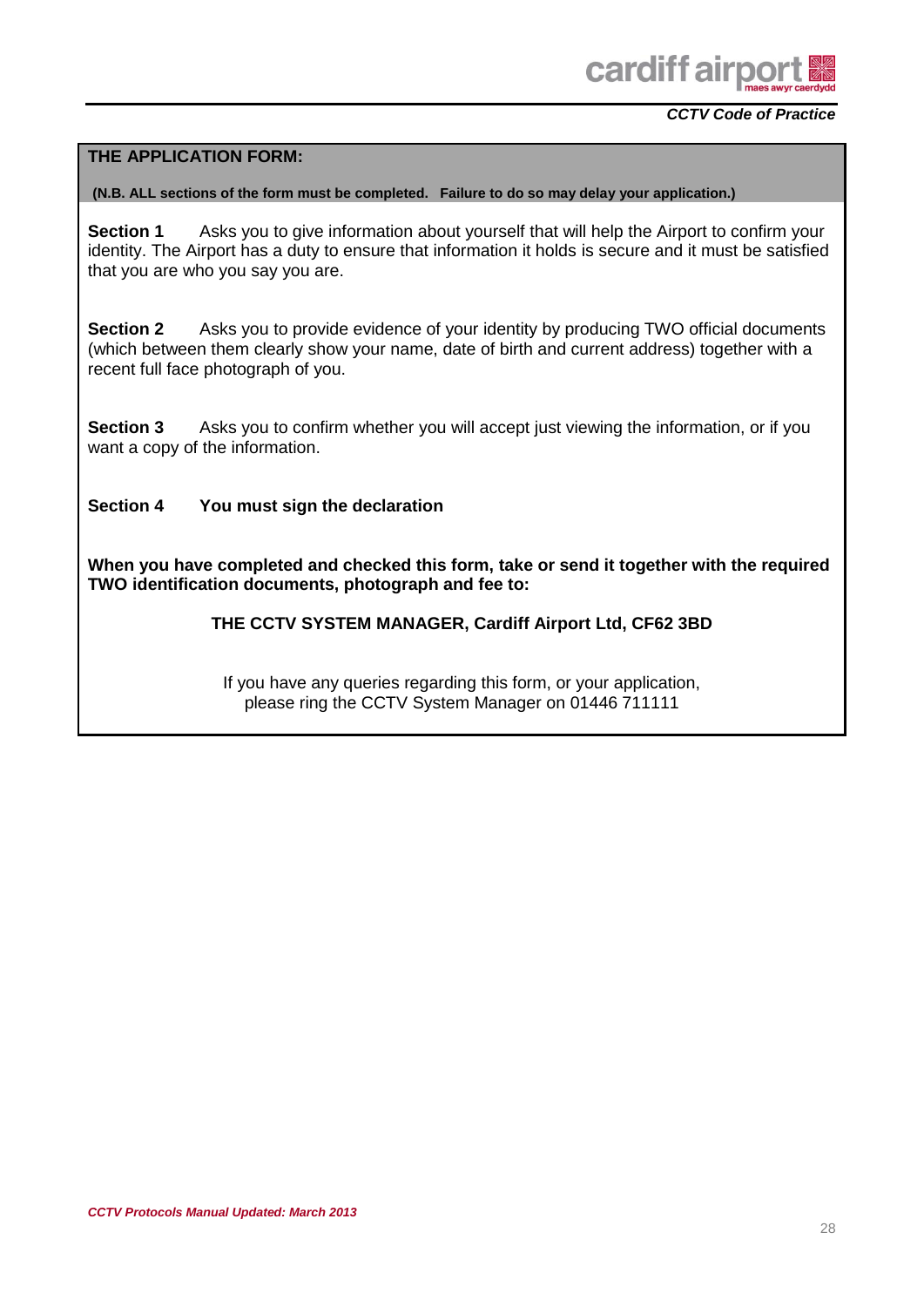cardiff airpor

 *CCTV Code of Practice*

#### **SECTION 1 About Yourself**

The information requested below is to help the Airport (a) satisfy itself as to your identity and (b) find any data held about you. **PLEASE USE BLOCK LETTERS**

|                                                                         | <u>I LLAJL UJL DLUUN LLI ILINJ</u> |      |            |             |        |           |  |
|-------------------------------------------------------------------------|------------------------------------|------|------------|-------------|--------|-----------|--|
| Title (tick box as appropriate)                                         | Mr                                 |      | <b>Mrs</b> | <b>Miss</b> |        | <b>Ms</b> |  |
| Other title (e.g. Dr., Rev., etc.)                                      |                                    |      |            |             |        |           |  |
| <b>Surname/family name</b>                                              |                                    |      |            |             |        |           |  |
| <b>First names</b>                                                      |                                    |      |            |             |        |           |  |
| <b>Maiden name/former names</b>                                         |                                    |      |            |             |        |           |  |
| Sex (tick box)                                                          |                                    | Male |            |             | Female |           |  |
| <b>Height</b>                                                           |                                    |      |            |             |        |           |  |
| <b>Date of Birth</b>                                                    |                                    |      |            |             |        |           |  |
| <b>Place of Birth</b>                                                   | Town                               |      |            |             |        |           |  |
|                                                                         | County                             |      |            |             |        |           |  |
| <b>Your Current Home Address</b><br>(to which we will reply)            |                                    |      |            |             |        |           |  |
|                                                                         |                                    |      |            |             |        |           |  |
|                                                                         |                                    |      |            |             |        |           |  |
|                                                                         | Post Code                          |      |            |             |        |           |  |
| A telephone number will be helpful<br>in case you need to be contacted. | Tel. No.                           |      |            |             |        |           |  |

**If you have lived at the above address for less than 10 years, please give your previous addresses for the period:**

| <b>Previous address(es)</b> |     |
|-----------------------------|-----|
|                             |     |
| Dates of occupancy   From:  | To: |
|                             |     |
|                             |     |
| Dates of occupancy   From:  | To: |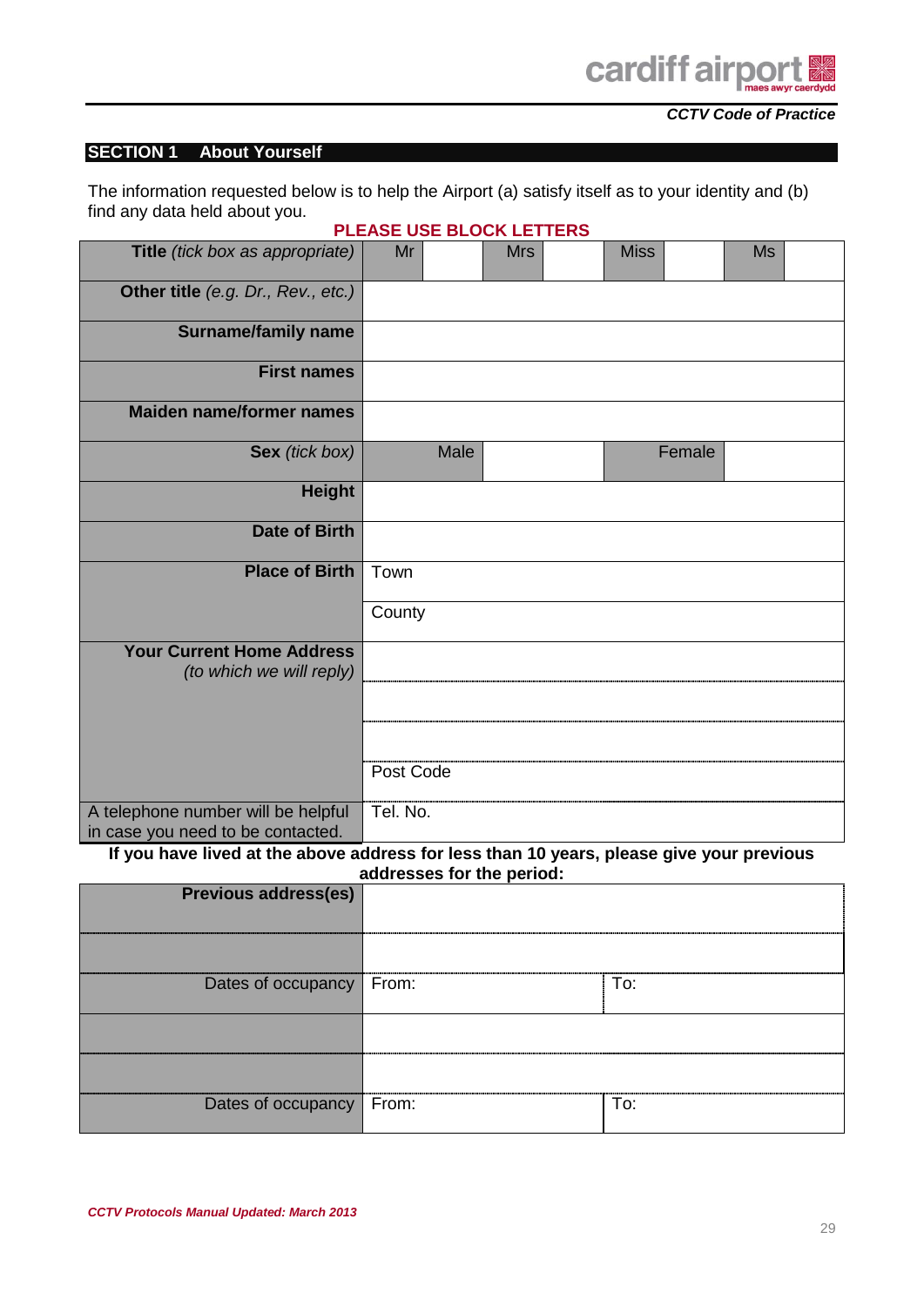

#### **SECTION 2 Proof of Identity**

To help establish your identity your application must be accompanied by **TWO** official documents that between them clearly show your name, date of birth and current address.

For example: a birth/adoption certificate, driving license, medical card, passport or other official document that shows your name and address.

Also a recent, full face photograph of yourself.

#### **Failure to provide this proof of identity may delay your application.**

#### **SECTION 3 Supply of Information**

You have a right, subject to certain exceptions, to receive a copy of the information in a permanent form. Do you wish to?

YES / NO

YES / NO

(a) View the information and receive a permanent copy

(b) Only view the information

#### **SECTION 4 Declaration**

| <b>DECLARATION</b> (to be signed by the applicant)                                                             |      |  |  |
|----------------------------------------------------------------------------------------------------------------|------|--|--|
| The information that I have supplied in this application is correct and I am the person to whom it<br>relates. |      |  |  |
| Signed by                                                                                                      | Date |  |  |
| Warning – a person who impersonates or attempts to impersonate another may be guilty of<br>an offence.         |      |  |  |

#### **NOW – please complete Section 5 and then check the 'CHECK' box before returning the form.**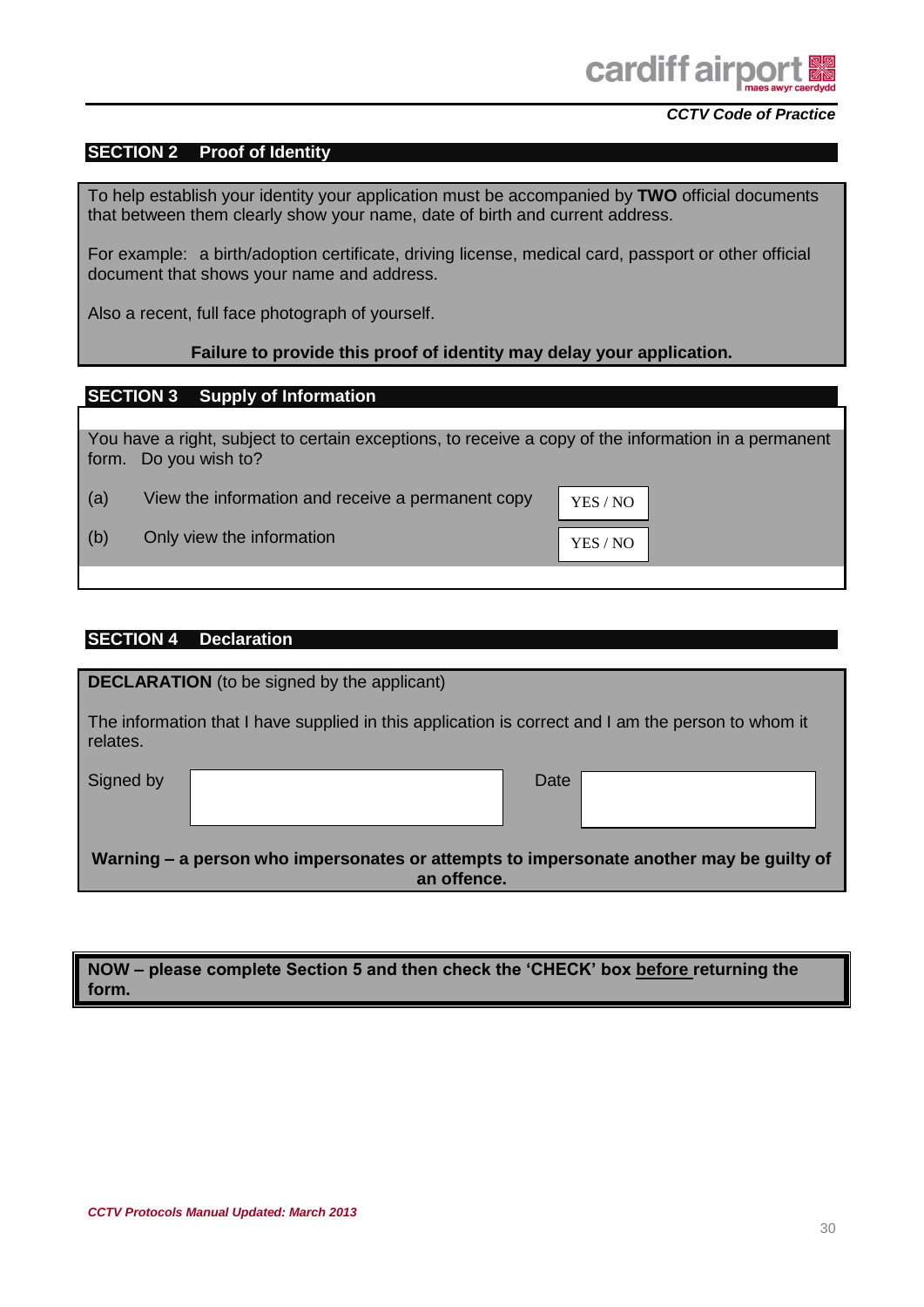#### **SECTION 5 To Help us Find the Information**

If the information you have requested refers to a specific offence or incident, please complete this Section.

Please complete a separate box in respect of different categories/incidents/involvement. Continue on a separate sheet, in the same way, if necessary.

If the information you require relates to a vehicle, property, or other type of information, please complete the relevant section overleaf.

| Were you: | (tick box below)                            |  |
|-----------|---------------------------------------------|--|
|           | A person reporting an offence or incident   |  |
|           | A witness to an offence or incident         |  |
|           | A victim of an offence                      |  |
|           | A person accused or convicted of an offence |  |
|           | Other - please explain                      |  |
|           |                                             |  |
|           |                                             |  |

| Date(s) and time(s) of incident  |
|----------------------------------|
| Place incident happened          |
|                                  |
|                                  |
| <b>Brief details of incident</b> |
|                                  |
|                                  |
|                                  |
|                                  |
|                                  |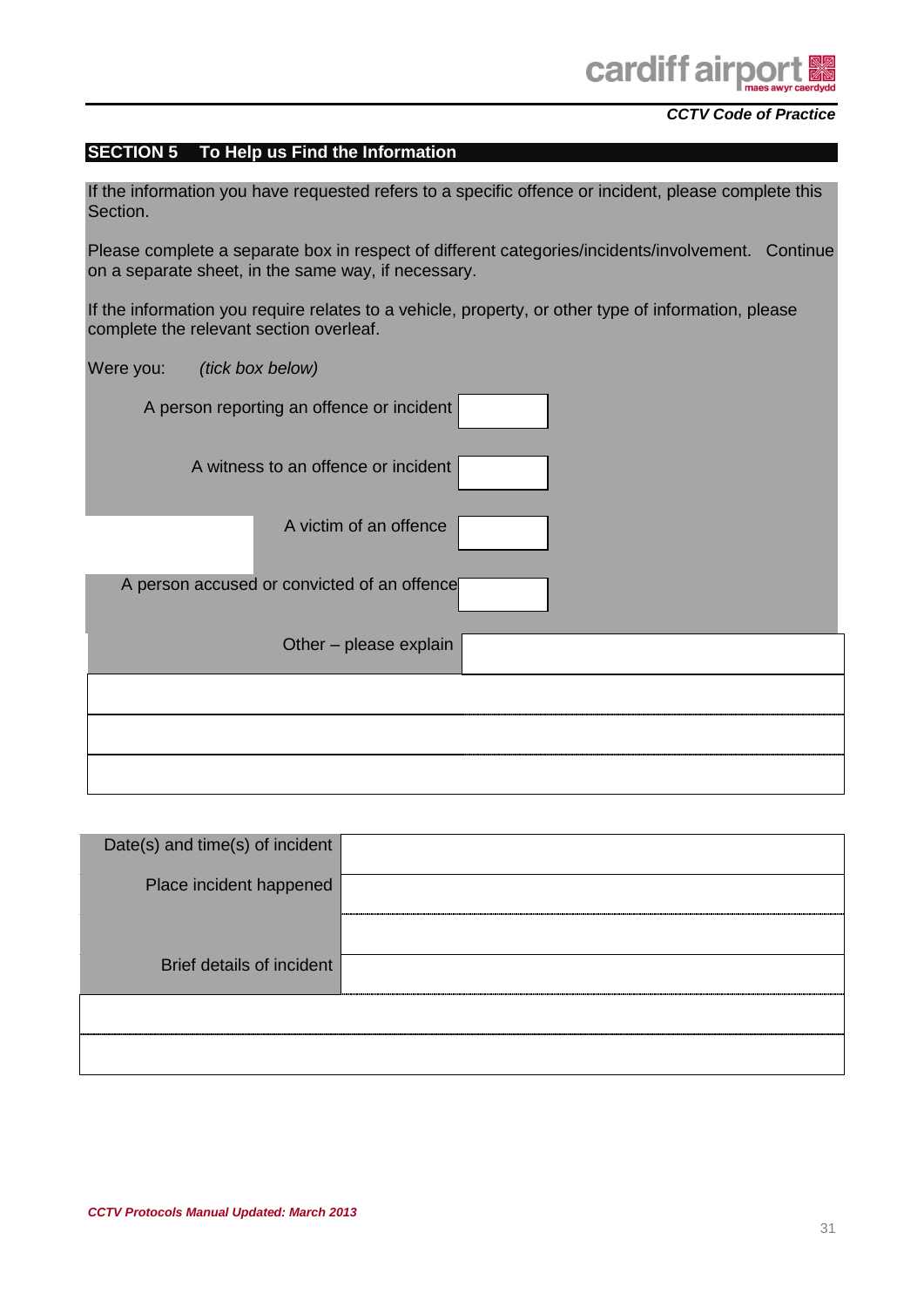#### **Before returning this form -** Have you completed **ALL** Sections in this form?

**Please check:** Have you enclosed TWO identification documents and a recent photograph of yourself? Have you signed and dated the form? Have you enclosed the £10.00 (ten pound) fee?

#### **Further Information:**

These notes are only a guide. The law is set out in the Data Protection Act, 1998, obtainable from The Stationery Office. Further information and advice may be obtained from:

> **The Information Commissioner, Wycliffe House, Water Lane, Wilmslow, Cheshire, SK9 5AF. Tel. 0303 123 1113**

Please note that this application for access to information must be made direct to **Cardiff Airport Ltd** (address on page 2) and **NOT** to The Information Commissioner.

| <b>OFFICIAL USE ONLY</b>                                          |                                  |  |  |  |  |
|-------------------------------------------------------------------|----------------------------------|--|--|--|--|
| Please complete ALL of this Section (refer to 'CHECK' box above). |                                  |  |  |  |  |
| Application checked and legible?                                  | <b>Date Application Received</b> |  |  |  |  |
| Identification documents checked?                                 | Fee Paid                         |  |  |  |  |
| Details of 2 Documents (see page 3)                               | Method of Pa                     |  |  |  |  |
|                                                                   | Receipt No.                      |  |  |  |  |
|                                                                   | Documents Returned?              |  |  |  |  |
| <b>Member of Staff completing this Section:</b>                   |                                  |  |  |  |  |
| <b>Name</b>                                                       | Location                         |  |  |  |  |
| Signature                                                         | Date                             |  |  |  |  |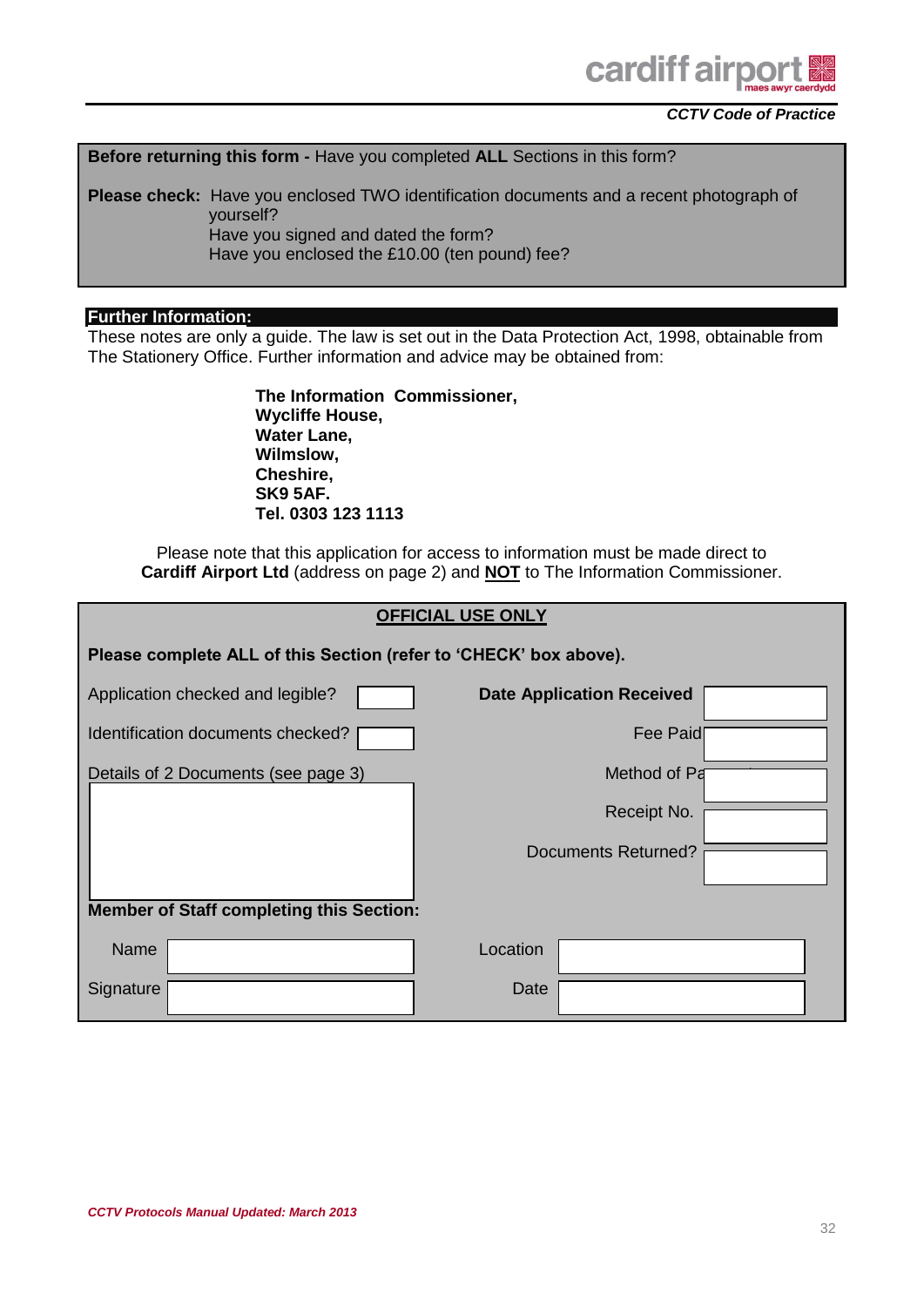

#### **Appendix F**

#### **CCTV Monitoring Information Signs**

The following page contains the CCTV monitoring information sign displayed at Cardiff Airport;

- i. at the entrances to the terminal building, landside and airside;
- ii. in the car parking areas;
- iii. at the entrances to the airport.

The design and location of these signs are chosen to be compliant with the Data Protection Act 1998.

Other signs relating to CCTV surveillance are located around the airport and the car parking areas; these signs are for the purposes of;

- i. providing information to passengers and the public, and
- ii. the deterrence of crime.

There is no requirement for these additional signs to be compliant with the Data Protection Act 1998.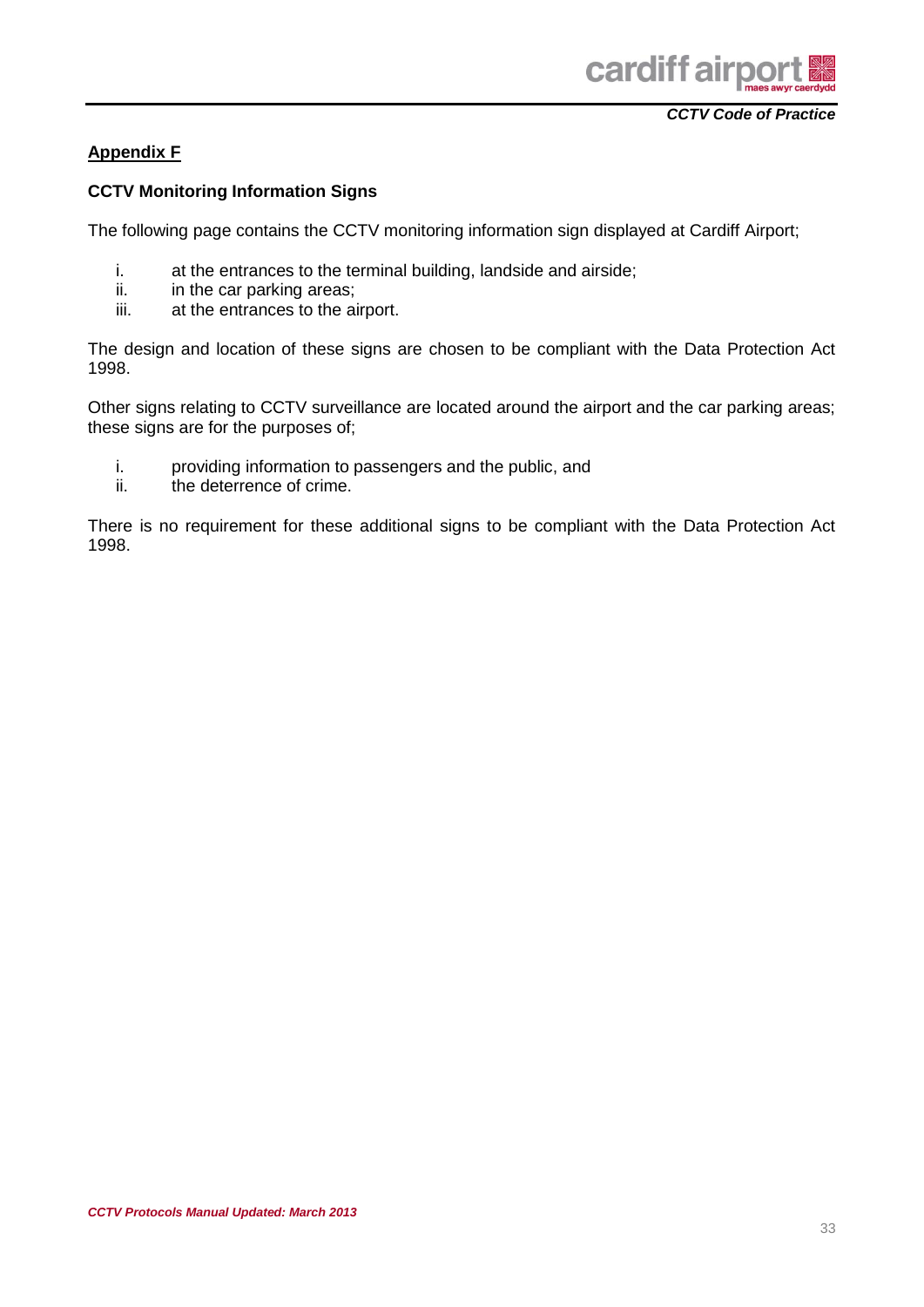



### **WARNING**

### **Recorded CCTV cameras are in operation throughout the airport for operational, safety, security, and law enforcement purposes.**

**This scheme is operated by Cardiff Airport. For further information please contact 01446 711111.**

## **RHYBUDD**

**Mae camerâu teledu cylch cyfyng sy'n recordio ar waith ym mhob man yn y maes awyr at ddibenion gweithredol, diogelwch, a gorfodi'r gyfraith.**

**Mae'r cynllun hwn yn cael ei weithredu gan Faes Awyr Caerdydd. Am ragor o wybodaeth cysylltwch â 01446 711111.**

*CCTV Protocols Manual Updated: March 2013*

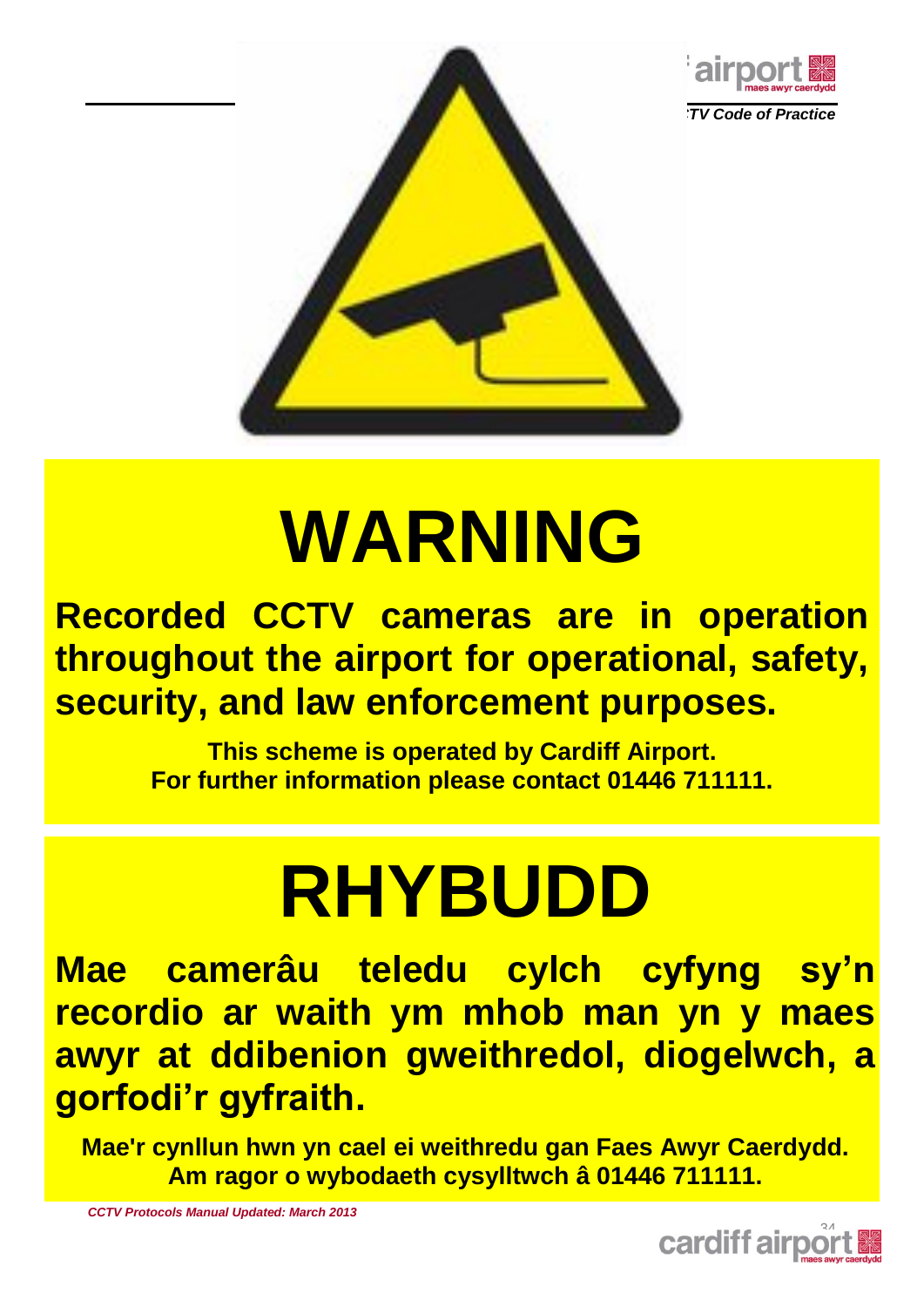

**Notes:**